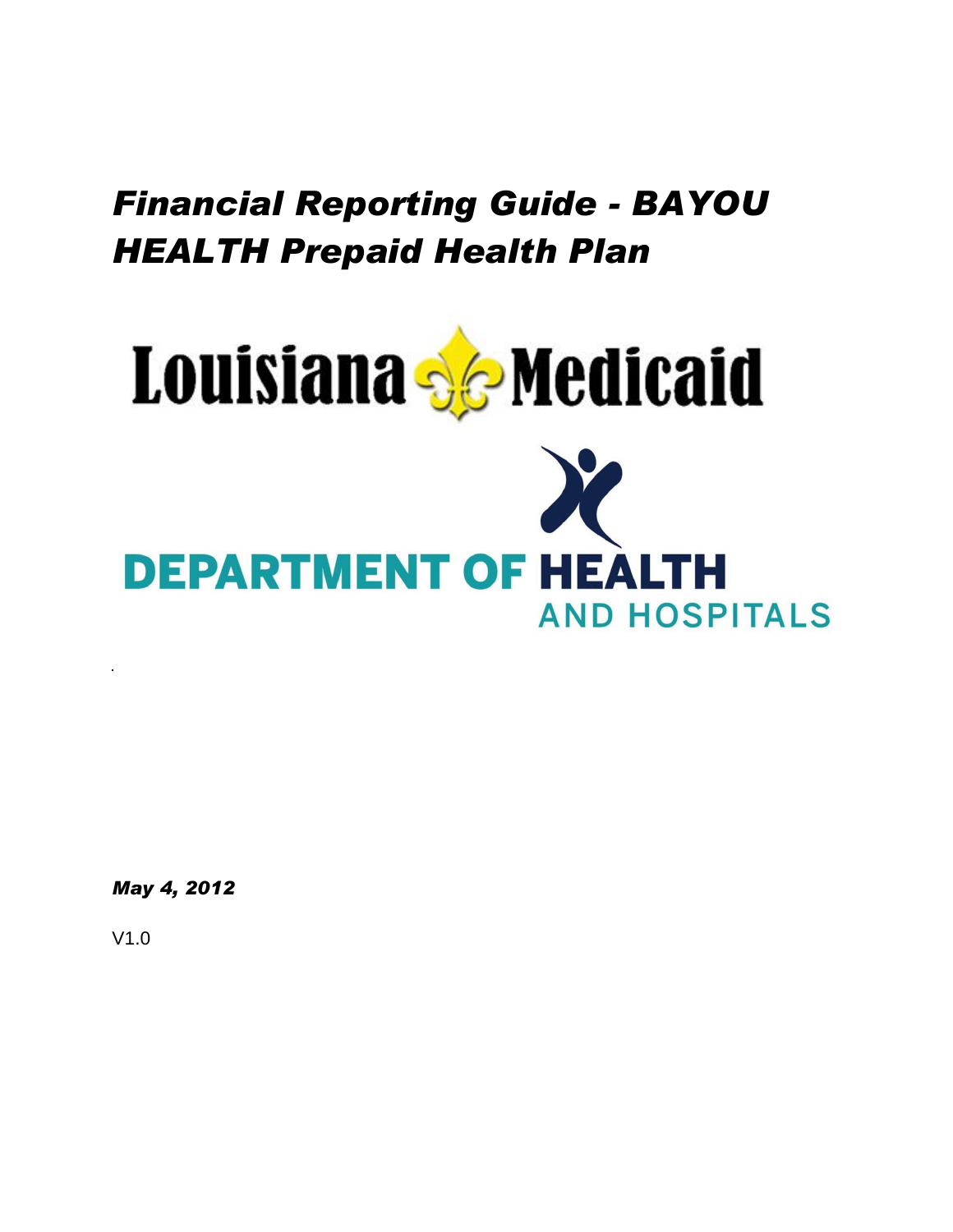### *Contents*

| 1. |                                                                             |  |
|----|-----------------------------------------------------------------------------|--|
|    |                                                                             |  |
|    | п                                                                           |  |
|    | ٠                                                                           |  |
|    | п                                                                           |  |
|    | ٠                                                                           |  |
|    | п                                                                           |  |
|    | ٠                                                                           |  |
| 2. |                                                                             |  |
|    | ×,                                                                          |  |
|    | ш                                                                           |  |
|    | 2.03 Schedules C – L: Quarterly profitability by population groups  13<br>ш |  |
|    | ٠                                                                           |  |
|    | 2.05 Schedule N: Received but unpaid claims (RBUCs) report  14<br>Ξ         |  |
|    | п                                                                           |  |
|    | Ξ                                                                           |  |
|    | ш                                                                           |  |
|    | п                                                                           |  |
|    |                                                                             |  |
|    | 2.11 Schedule W: Third party liability subrogation claims  19<br>Ξ          |  |
|    |                                                                             |  |
|    | ш                                                                           |  |
| 3. |                                                                             |  |
|    | 3.01 Schedule Y: Parent company audited financial statements 20<br>ш        |  |
|    |                                                                             |  |
|    | п                                                                           |  |
|    | п                                                                           |  |
|    |                                                                             |  |
|    | п                                                                           |  |

*Appendix A:* Annual financial statement disclosures and supplemental information requests

*Appendix B:* Louisiana BAYOU HEALTH Medical Loss Ratio (MLR) Rebate Calculation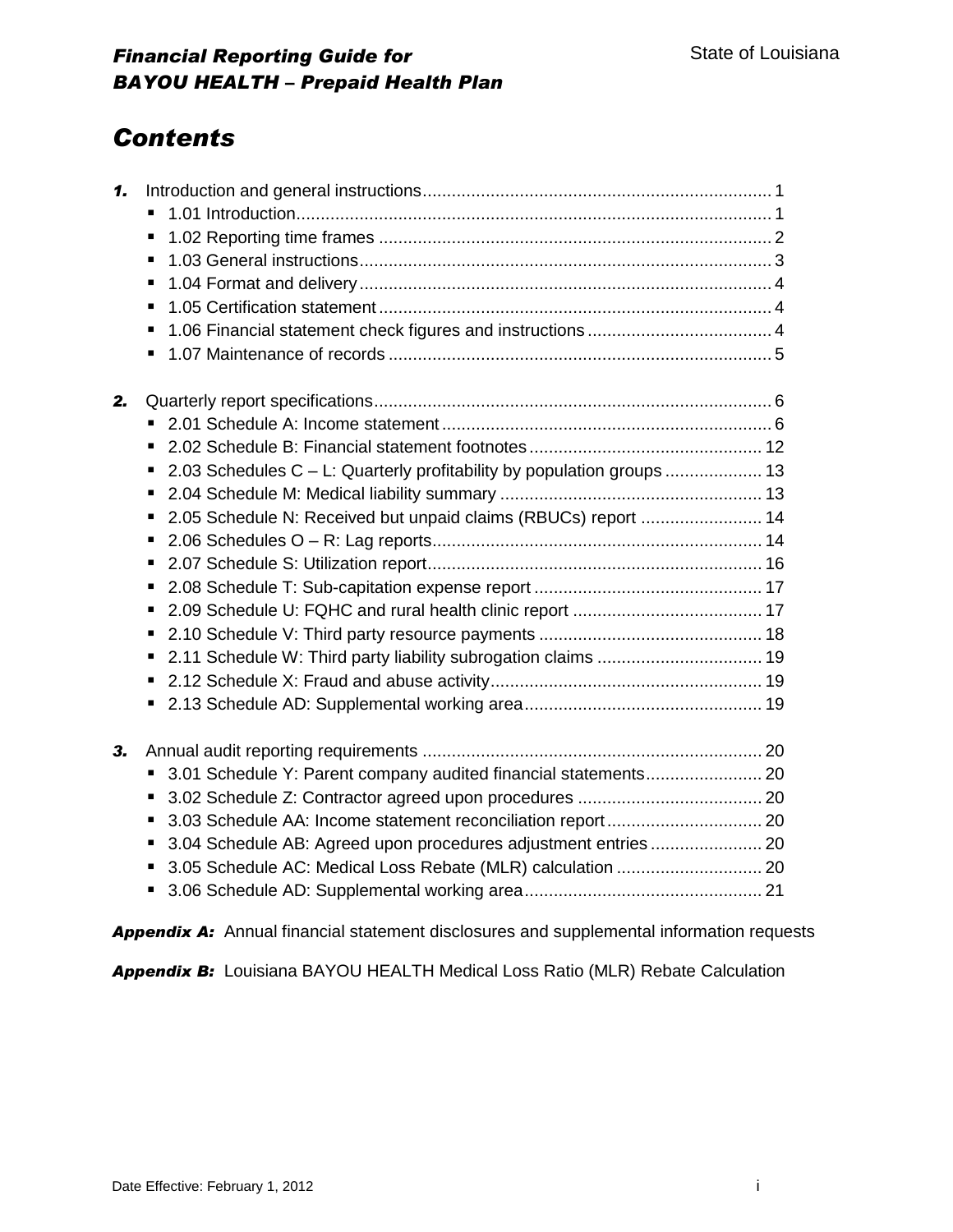

## *Introduction and general instructions*

#### *1.01 Introduction*

The provisions and requirements of this Financial Reporting Guide (Guide) are effective January 1, 2012. The purpose of this Guide is to set forth quarterly and annual reporting requirements for BAYOU HEALTH Contractors (Contractors) contracted with Louisiana (LA) Department of Health and Hospitals (DHH), Bureau of Health Services Financing (BHSF) for prepaid care. The Guide instructions and reports are supplementary to any Department of Insurance (DOI) financial reporting requirements. This Guide does not replace any DHH electronic data submission requirements or quality/compliance-oriented reporting requirements from Contractors.

The primary objective of the Guide is to establish consistency and uniformity in reporting. All reports shall be submitted as outlined in the general and report-specific instructions. The financial reports submitted based on the Guide will be used to monitor the operations for participating Contractors and as a potential data source in capitation rate setting. Only revenues and expenses related to a direct contract between the State and the Contractor should be included in the reports, with the exception of parent organization financial statements and audit information required on an annual basis.

All terms and conditions of the LA DHH Prepaid Provider Agreement and Policy and Procedure Guide apply to this financial reporting guide. Current contractual requirements for the policy and procedure guide and provider agreement can be found at makingmedicaidbetter.com. This reporting guide may be revised as deemed necessary by DHH. Sanctions may be enforced for the untimely filing of the financial reports. Monthly reporting of the financial statements may also be enforced upon the discretion of DHH. This reporting guide is supplemental to any reporting provisions required by DHH, law, State, federal, DOI or the Department of Public Health (DPH).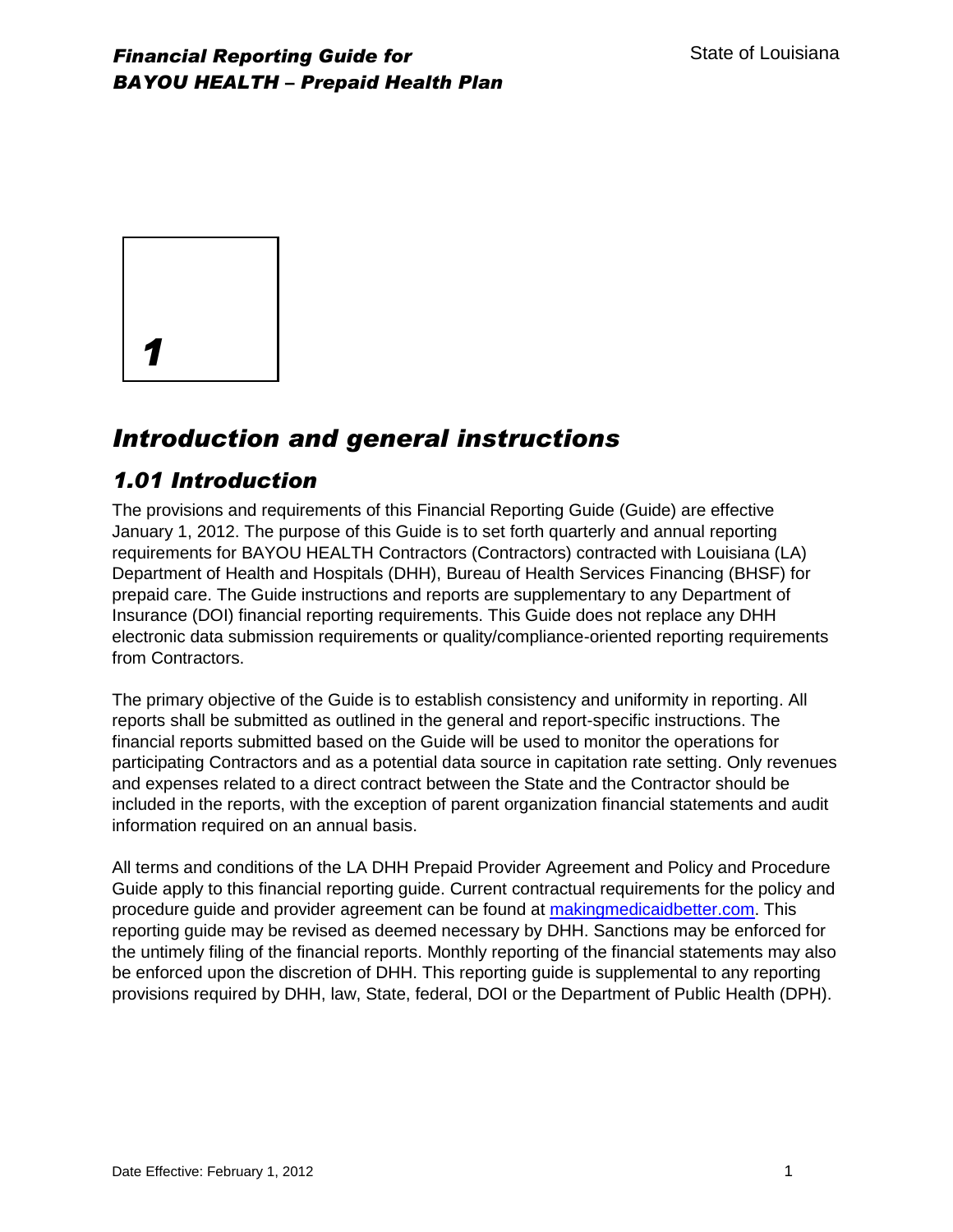#### *1.02 Reporting time frames*

Amendments and/or updates to this Guide may be issued by the DHH as deemed necessary. The following table depicts reporting requirements and scheduling. Due dates are based on calendar days.

| <b>Schedule</b> | <b>Report name</b>                           | <b>Frequency</b>      | Due date <sup>1</sup>                                                                  | <b>Format</b>       |
|-----------------|----------------------------------------------|-----------------------|----------------------------------------------------------------------------------------|---------------------|
| Α               | Income statement                             | Quarterly             | 60 days after<br>quarter end                                                           | Predetermined       |
| B               | <b>Financial statement</b><br>footnotes      | Quarterly &<br>annual | 60 days after<br>quarter end and<br>120 days after<br>year end                         | Narrative           |
| С               | Total categorical<br>profitability statement | Quarterly             | (This schedule<br>is a roll-up of D-<br>L. Data is not<br>entered on this<br>schedule) | Predetermined       |
| D-L             | Region profitability<br>statements           | Quarterly             | 60 days after<br>quarter end                                                           | Predetermined       |
| M               | Medical liability<br>summary                 | Quarterly             | 60 days after<br>quarter end                                                           | Predetermined       |
| N               | Received but unpaid<br>claims                | Quarterly             | 60 days after<br>quarter end                                                           | Predetermined       |
| O               | Hospitalization<br>services lag              | Quarterly             | 60 days after<br>quarter end                                                           | Predetermined       |
| P               | <b>Outpatient services</b><br>lag            | Quarterly             | 60 days after<br>quarter end                                                           | Predetermined       |
| Q               | Physician services lag                       | Quarterly             | 60 days after<br>quarter end                                                           | Predetermined       |
| $\mathsf{R}$    | Other medical<br>services lag                | Quarterly             | 60 days after<br>quarter end                                                           | Predetermined       |
| S               | Utilization                                  | Quarterly             | 60 days after<br>quarter end                                                           | Predetermined       |
| Τ               | Sub-capitated<br>expenses detail             | Quarterly             | 60 days after<br>quarter end                                                           | Predetermined       |
| U               | <b>FQHC/Rural health</b><br>clinic expenses  | Quarterly             | 60 days after<br>quarter end                                                           | Predetermined       |
| V               | Third party resource<br>payments             | Quarterly             | 60 days after<br>quarter end                                                           | Predetermined       |
| W               | TPL subrogation                              | Quarterly             | 60 days after<br>quarter end                                                           | Predetermined       |
| X               | Fraud and abuse<br>tracking                  | Quarterly             | 60 days after<br>quarter end                                                           | Predetermined       |
| Y               | Parent audited<br>financial statements       | Annual                | 120 days after<br>year end                                                             | <b>Embedded PDF</b> |
| Ζ               | Contractor agreed<br>upon procedures         | Annual                | 120 days after<br>year end                                                             | <b>Embedded PDF</b> |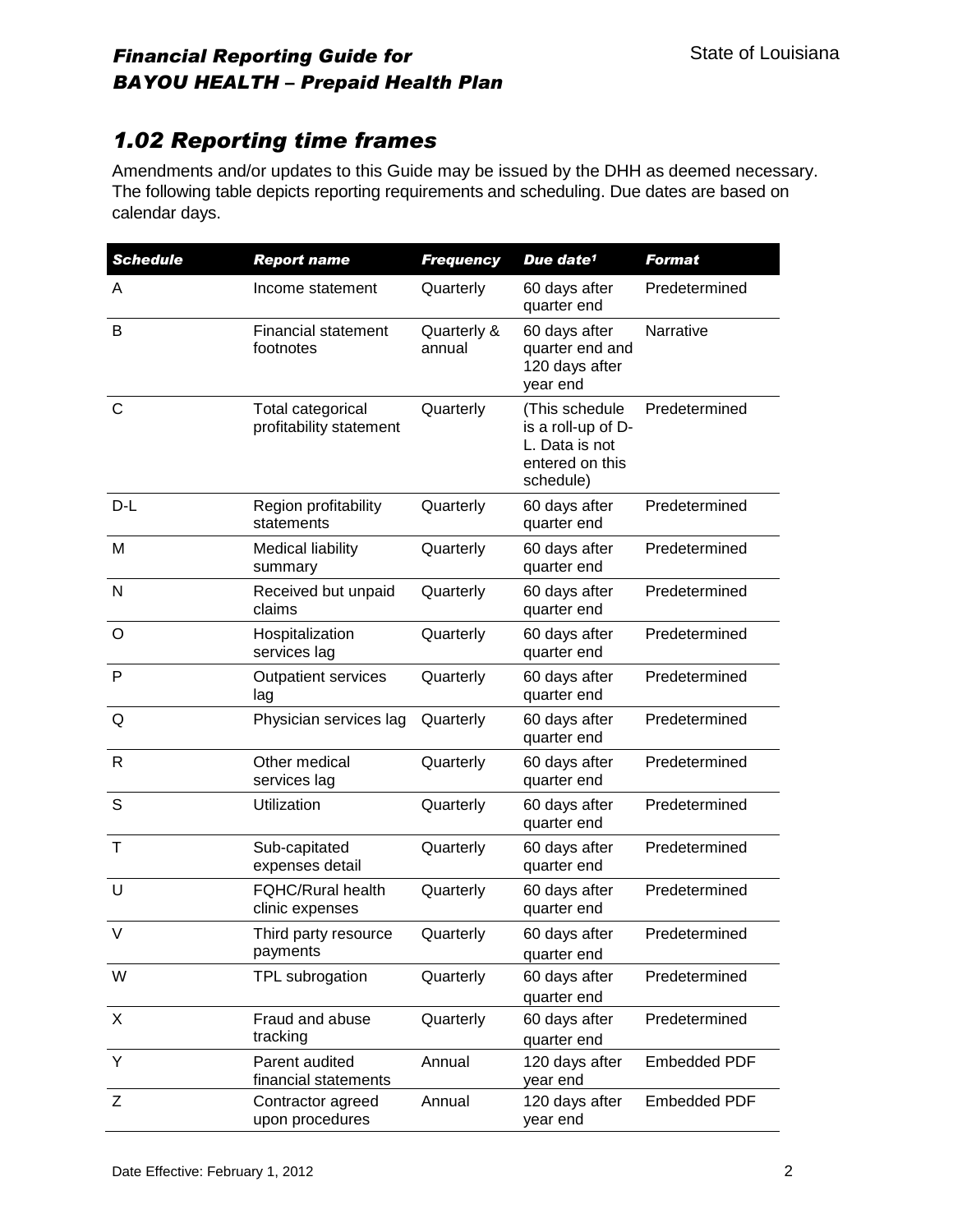| <b>Schedule</b> | <b>Report name</b>                        | <b>Frequency</b>          | Due date <sup>1</sup>                                                            | <b>Format</b> |
|-----------------|-------------------------------------------|---------------------------|----------------------------------------------------------------------------------|---------------|
| AA              | Income statement<br>reconciliation report | Draft and<br>final annual | 90 and 120<br>days after year<br>end                                             | Predetermined |
| AB              | Agreed upon<br>procedures<br>adjustments  | Draft and<br>final annual | 90 and 120<br>days after year<br>end                                             | Predetermined |
| AC              | Medical Loss Ratio<br>(MLR) report        |                           | June 1 of the<br>year following<br>the end of an<br><b>MLR</b> reporting<br>year | Predetermined |
| AD              | Supplemental working<br>area              | As needed                 | As needed                                                                        | Narrative     |
| Appendix A      | Financial disclosure<br>statement         | Annual                    | $90$ and $120$<br>days after year<br>end, if<br>adjustments are<br>necessary     | Predetermined |
| Appendix B      | Medical Loss Ratio<br>(MLR) guidelines    | N/A                       | N/A                                                                              | N/A           |

 $1$ If a due date falls on a weekend or State-recognized holiday, reports will be due the next business day.

#### *1.03 General instructions*

**Generally accepted accounting principles (GAAP) are to be observed in the preparation of these reports. Specifically, all revenues and expenses must be reported using the accrual basis method of accounting.**

Amounts reported to DHH under this Guide are to represent only **covered services** for recipients eligible for the BAYOU Health Program. Covered services are services that would be considered reimbursable under each Contractor's contract with DHH.

All quarterly and annual reports must be completed and submitted to DHH by the due dates outlined above. DHH may extend a report deadline if a request for an extension is communicated in writing and is received at least five business days prior to the report due date. Any request for extension must include the reason for delay and the date by which the report will be filed.

Most line and column descriptions within each report are self-explanatory and, therefore, constitute instructions. However, specific instructions are provided in instances when interpretation may vary. Any entry for which no specific instruction is provided should be made in accordance with sound accounting principles and in a manner consistent with related items for which instruction is provided.

Always utilize predefined categories or classifications before reporting an amount as "Other." For any material amount included as "Other," the Contractor is required to provide **a detailed explanation**. For this purpose, material is defined as comprising an amount greater than or equal to 5% of the total for each section. For example, if "Other Income" reported is less than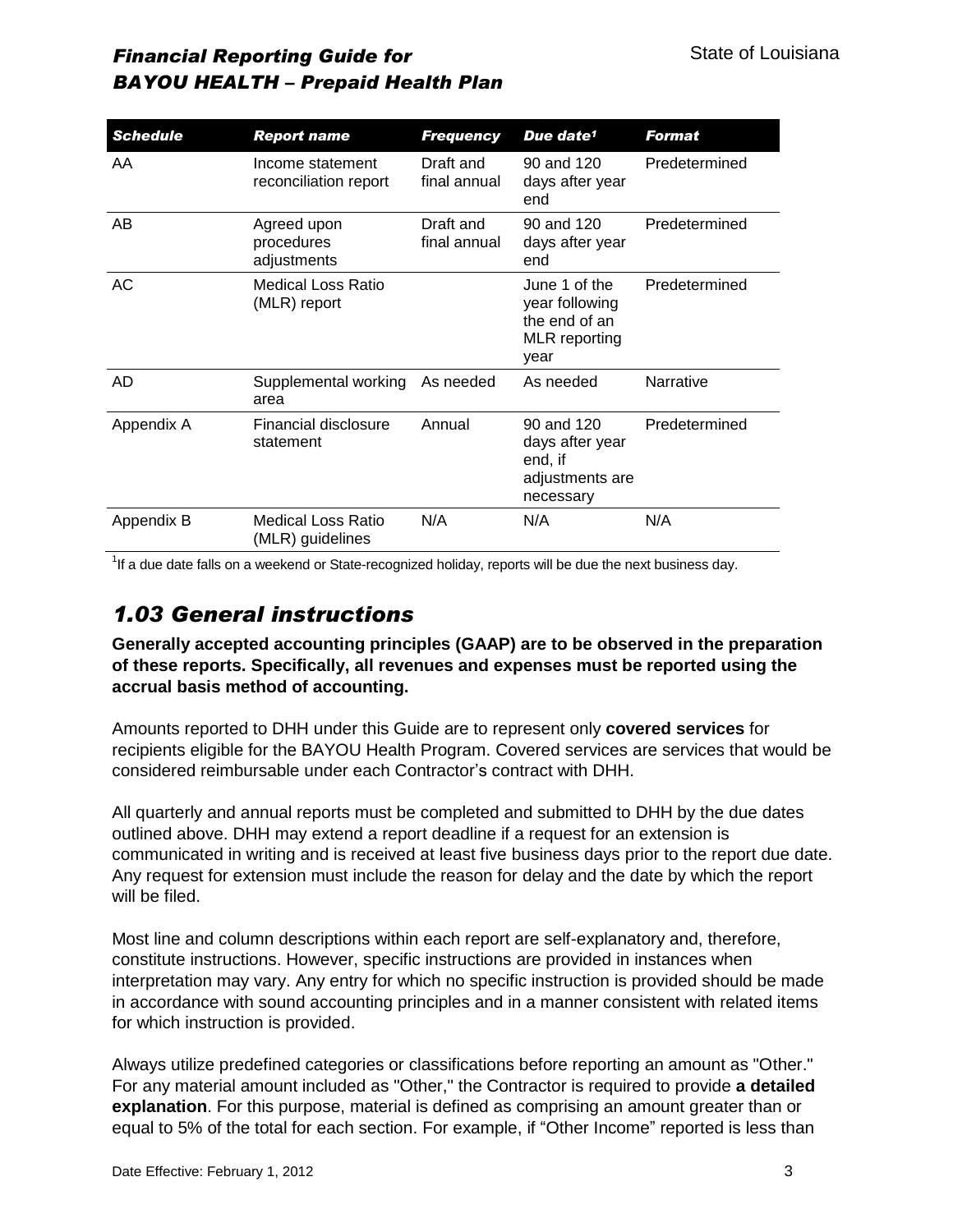5% of Total Revenue, no disclosure is necessary. However, if "Other" miscellaneous medical expense is reported with a value that is equal to 5% or higher of Total Other Medical expenses, disclosure would be necessary. Such disclosure is to be documented on Schedule B – Footnotes, line item 3. Refer to the supplemental working area location if additional space is needed for disclosures.

Unanswered questions and blank lines or schedules will not be considered properly completed and may result in a resubmission request. Any resubmission must be clearly identified as such. If no answers or entries are to be made, write "None," not applicable (N/A) or "-0-" in the space provided.

**Input areas for the spreadsheet are shaded in red**. The Contractor should input amounts in whole dollars only. Amounts should be rounded up to or down to the nearest whole dollar. For example, \$1.49 would be rounded down and input as \$1; \$1.50 would be rounded up and input as \$2, the next whole number.

#### *1.04 Format and delivery*

The Contractor will submit these reports both in hard copy and electronically, using Excel spreadsheets in the format and on the template specified in this Guide without alteration. Please submit the completed reports and required supplemental materials, such as narrative support for "Other" categories that are considered material in nature, to:

Steve Annison Louisiana Department of Health and Hospitals Bureau of Health Services Financing 628 North 4<sup>th</sup> Street Post Office Box 91030 Baton Rouge, Louisiana 70821-9030

Electronic copies should be submitted to LA DHHS and LA DOI using the following e-mail addresses:

- Steve Annison at DHHS: [steve.annison@la.gov](../../../../../Local%20Settings/Temporary%20Internet%20Files/Local%20Settings/Temporary%20Internet%20Files/OLKF/steve.annison@la.gov)
- Stewart Guerin at DOI: [squerin@lsi.state.la.us](../../../../../Local%20Settings/Temporary%20Internet%20Files/Local%20Settings/Temporary%20Internet%20Files/OLKF/squerin@lsi.state.la.us)

#### *1.05 Certification statement*

The purpose of the certification statement is to attest that the information submitted in the reports is current, complete and accurate. The statement should include the Contractor name, period ended, preparer information and signatures. The certification statement must be signed by the Contractor's CFO or CEO.

#### *1.06 Financial statement check figures and instructions*

In addition to the schedules that must be completed by the Contractor, the Guide includes a "Financial Statement Instruction and Check Figures Report" worksheet that evaluates the consistency of the values entered by the Contractor. The financial statement reporting template instructions and check figures tab lists the instructions for completing the spreadsheet, as well as check figures that identify any differences within specific schedules. The check figures must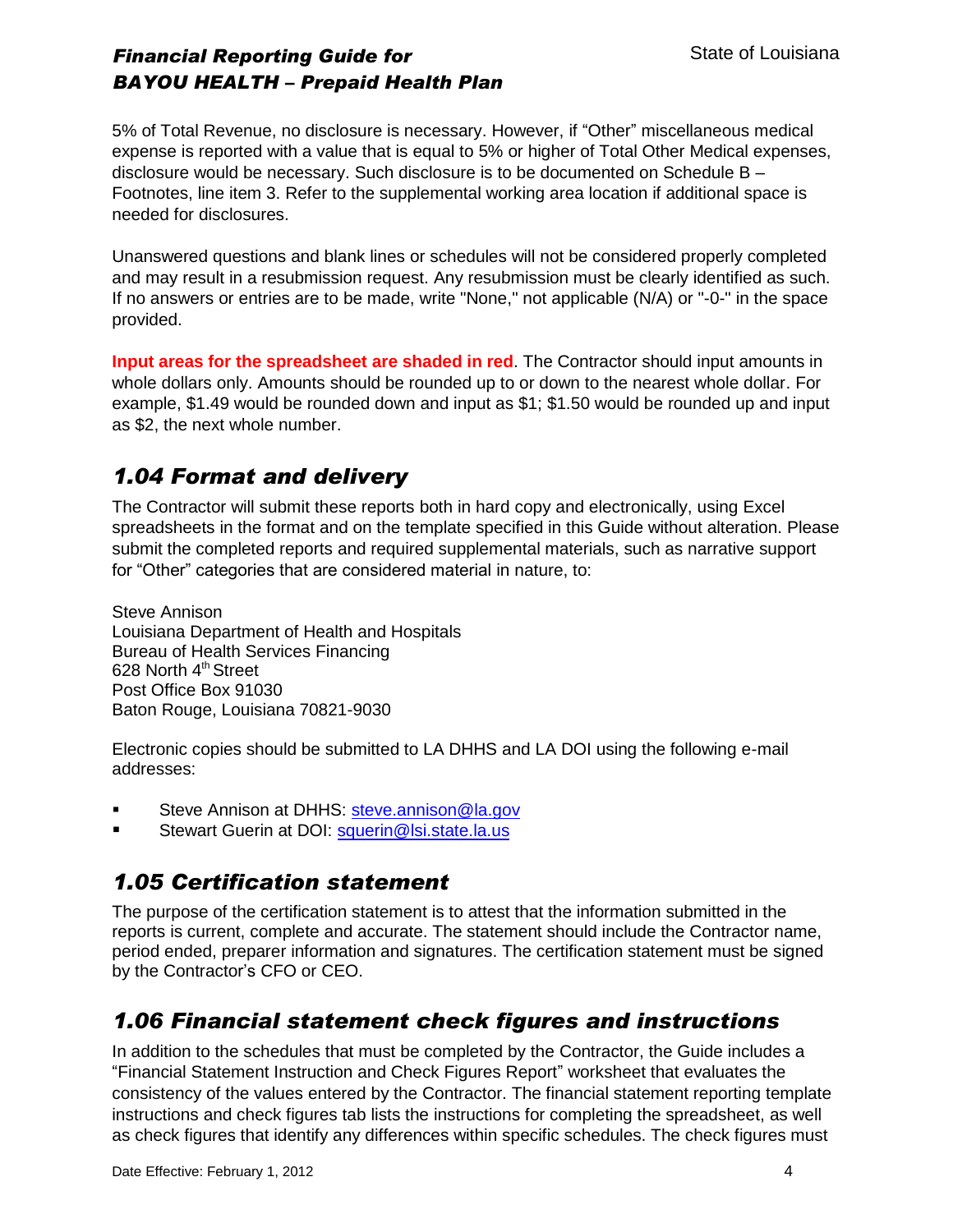match prior to the submission of the quarterly and annual financial statements. If the audit check figures do not match, data should be corrected or an explanation should be provided in writing and submitted with the quarterly financial statement reporting package.

#### *1.07 Maintenance of records*

The Contractor must maintain and make available to DHH upon request the data used to complete any reports contained within this Guide.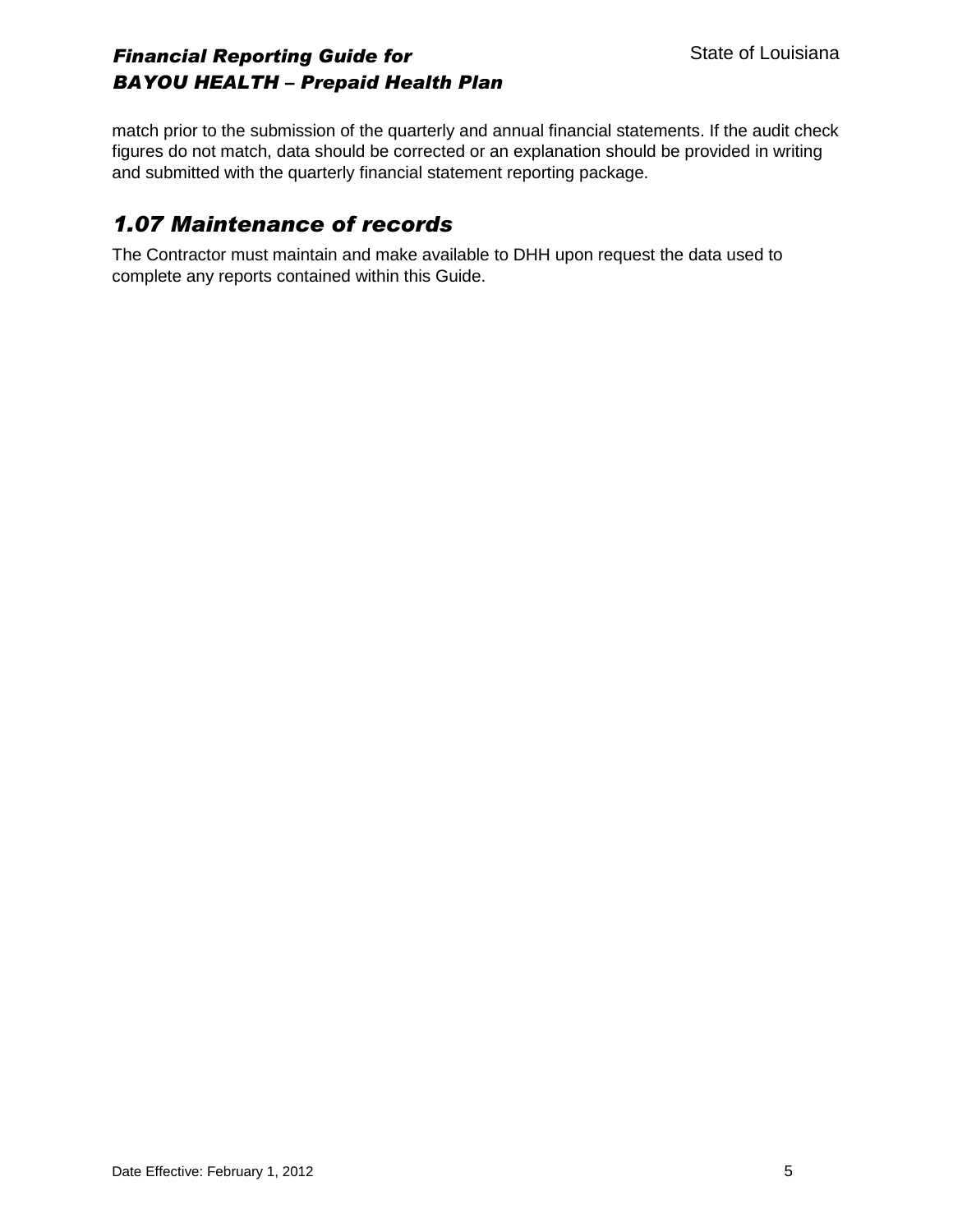

# *Quarterly report specifications*

#### *2.01 Schedule A: Income statement*

The Contractor shall report revenues and expenses using the full accrual method. The income statement, Schedule A, must agree to the total profitability by eligibility category report, Schedule C, for the quarterly reporting period.

| <b>Specification</b>                | <b>Inclusion</b>                                                                                                                                   | <b>Exclusion</b>                                                                                                     |
|-------------------------------------|----------------------------------------------------------------------------------------------------------------------------------------------------|----------------------------------------------------------------------------------------------------------------------|
| Member months                       | A member month is equivalent to one<br>member for whom the Contractor has<br>received or accrued capitation-based<br>revenue for the entire month. | Remove member months for<br>recipients where a maternity<br>delivery has occurred within<br>the quarterly month end. |
| Maternity delivery<br>payment count | Report the number of maternity<br>payments received and/or accrued for<br>from DHH.                                                                |                                                                                                                      |
| Capitation revenue                  | Revenue received and accrued on a<br>prepaid basis for the provision of covered<br>services.                                                       |                                                                                                                      |
| Maternity delivery<br>payments      | Revenue received and/or accrued for all<br>supplemental maternity delivery<br>payments.                                                            |                                                                                                                      |
| Investment income                   | All investment income earned during the<br>period net of interest expense.                                                                         |                                                                                                                      |
| Other income                        | Revenue from sources not identified in<br>the other revenue categories. Describe<br>amounts in the footnotes in Schedule B.                        |                                                                                                                      |
|                                     | Note: Material amounts (greater than 5%<br>of total assets) should be disclosed and<br>fully explained in a separate sheet.                        |                                                                                                                      |

Medical expenses and recoveries – All medical expenses must be reported net of third party reimbursement and coordination of benefits (e.g., Medicare and other commercial insurance) and in correspondence to the identified categories of service in Schedule A. Expenses should be reported as paid and incurred for each line item to include IBNP estimates.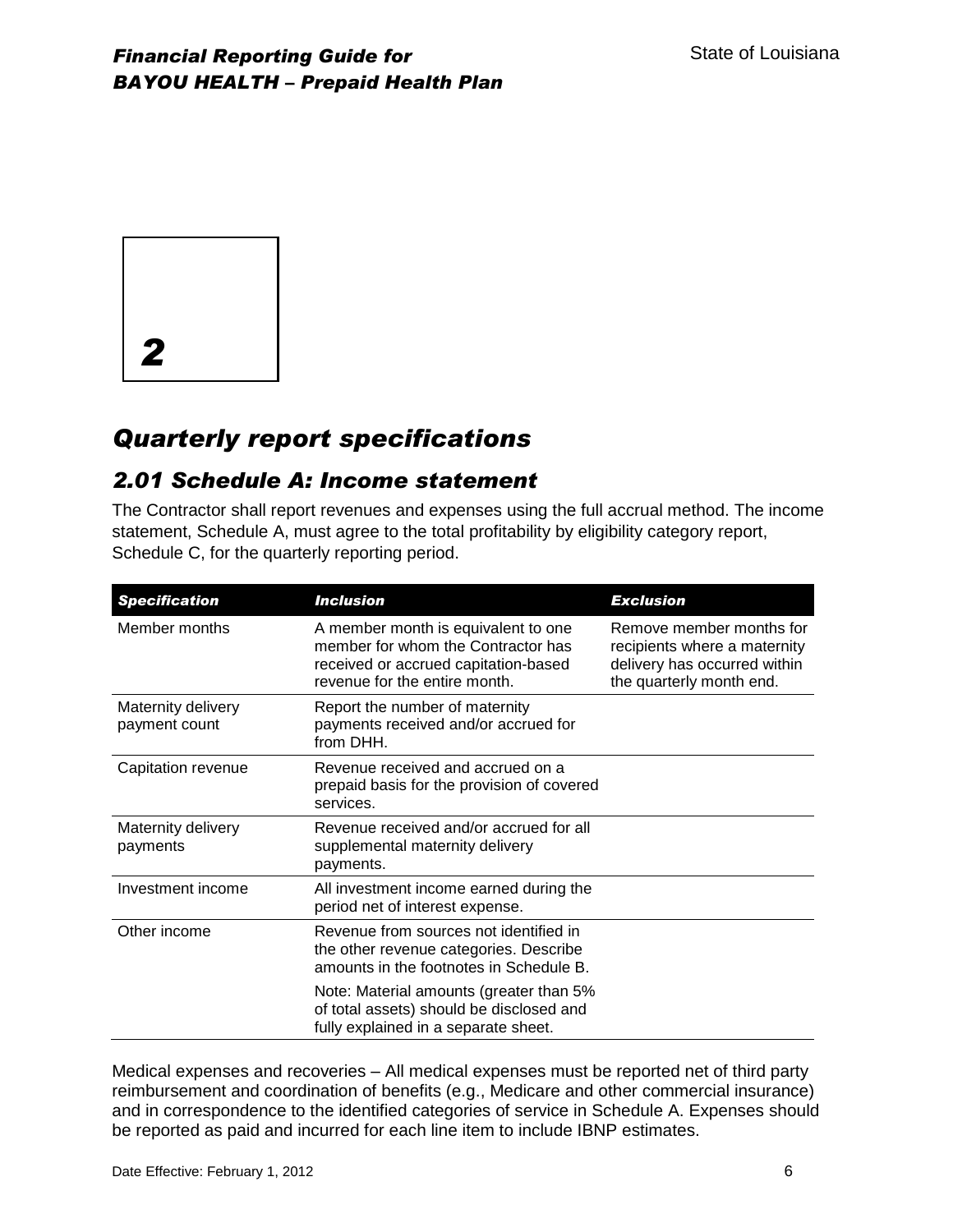| <b>Specification</b>                                                                      | <b>Inclusion</b>                                                                                                                                                           | <b>Exclusion</b>                                                                                                                                       |
|-------------------------------------------------------------------------------------------|----------------------------------------------------------------------------------------------------------------------------------------------------------------------------|--------------------------------------------------------------------------------------------------------------------------------------------------------|
| Medical expenses -<br>hospitalization, outpatient,<br>physician other medical<br>expenses | All contracted fee-for-service and<br>sub-capitation expenses as identified in<br>the categories of service groupings.<br>Descriptions are self explanatory.               |                                                                                                                                                        |
| Medical expenses - other<br>and miscellaneous                                             | Medical expenses that do not fall within<br>the categories of services as defined in<br>the reporting format.                                                              |                                                                                                                                                        |
|                                                                                           | Note: Material other amounts (greater<br>than 5% of the individual sections of<br>expense) should be disclosed and fully<br>explained in Schedule B.                       |                                                                                                                                                        |
| Reinsurance premiums                                                                      | Reinsurance premium payments and stop<br>loss payments should be separately<br>reported as premium payments.                                                               |                                                                                                                                                        |
| Reinsurance recoveries                                                                    | Reinsurance recoveries associated with<br>the premiums paid in the line item above.                                                                                        |                                                                                                                                                        |
| Third party liability<br>subrogation                                                      | Cost-sharing revenue, including third<br>party sources received on a cash basis<br>for subrogation recovery efforts that could<br>not be directly associated with a claim. | Do not include coordination<br>of benefit payments that are<br>deducted from payments to<br>providers in the normal<br>course of claims<br>processing. |
| Fraud and abuse<br>recoveries                                                             | Payments to the Contractor as a result of<br>DHH, Contractor or Provider sponsored<br>recovery efforts.                                                                    |                                                                                                                                                        |
| Other recoveries                                                                          | Other recoveries of medical claims<br>previously paid not included in a category<br>above.                                                                                 |                                                                                                                                                        |

Administrative expenses – Administrative expenses are divided into activities that improve health care quality and those that are other, general and operational, to perform necessary business functions. Use the following guidance for reporting activities that meet the criteria for improving health care quality.

#### *Administration – Health care Quality Improvement expenses*

#### *Activity requirements*

Activities conducted by the Contractor to improve quality must meet the following requirements. The activity must be designed to:

- Improve health quality.
- **Increase the likelihood of desired health outcomes in ways that are capable of being** objectively measured and producing verifiable results and achievements.
- Be directed toward individual enrollees, or incurred for the benefit of specified segments of enrollees, or provide health improvements to the population beyond those enrolled in coverage as long as no additional costs are incurred due to the non-enrollees.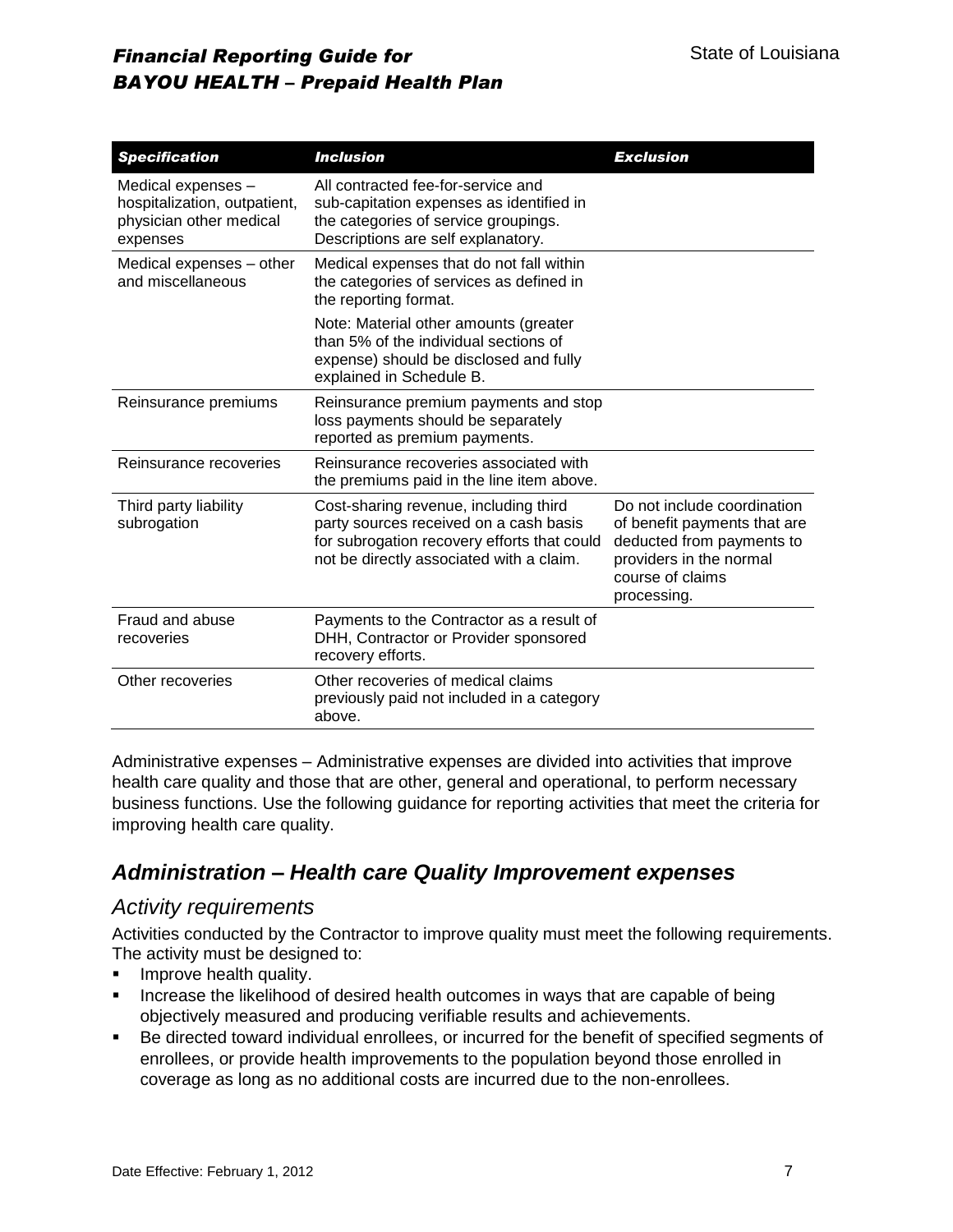- Be grounded in evidence-based medicine, widely-accepted best clinical practice or criteria issued by recognized professional medical associations, accreditation bodies, government agencies or other nationally-recognized health care quality organizations.
- Improve health outcomes, including increasing the likelihood of desired outcomes compared to a baseline and reduce health disparities among specified populations.

Examples include the direct interaction of the Contractor (including those services delegated by subcontract for which the Contractor retains ultimate responsibility under the terms of the contract with DHH) with providers and the enrollee or the enrollee's representative (for example, face-to-face, telephonic, web-based interactions or other means of communication) to improve health outcomes, including activities such as:

- Effective case management, care coordination, chronic disease management, and medication and care compliance initiatives, including through the use of the medical homes model as defined in the RFP and contract
- Identifying and addressing ethnic, cultural or racial disparities in effectiveness of identified best clinical practices and evidence-based medicine
- Quality reporting and documentation of care in non-electronic format
- Health information technology to support these activities
- Accreditation fees directly related to quality of care activities

*Prevent hospital readmissions through a comprehensive program for hospital discharge –* Examples include:

- Comprehensive discharge planning (for example, arranging and managing transitions from one setting to another, such as hospital discharge to home or to a rehabilitation center) in order to help assure appropriate care that will, in all likelihood, avoid readmission to the hospital
- Patient-centered education and counseling
- Personalized post-discharge reinforcement and counseling by an appropriate health care professional
- Any quality reporting and related documentation in non-electronic form for activities to prevent hospital readmission
- Health information technology to support these activities

*Improve patient safety, reduce medical errors and lower infection and mortality rates –* Examples of activities primarily designed to improve patient safety, reduce medical errors and lower infection and mortality rates include:

- The appropriate identification and use of best clinical practices to avoid harm
- Activities to identify and encourage evidence-based medicine in addressing independently identified and documented clinical errors or safety concerns
- Activities to lower the risk of facility-acquired infections
- Prospective prescription drug utilization review aimed at identifying potential adverse drug interactions
- Any quality reporting and related documentation in non-electronic form for activities that improve patient safety and reduce medical errors
- Health information technology to support these activities

*Implement, promote, and increase wellness and health activities –* Examples of activities primarily designed to implement, promote and increase wellness and health activities include: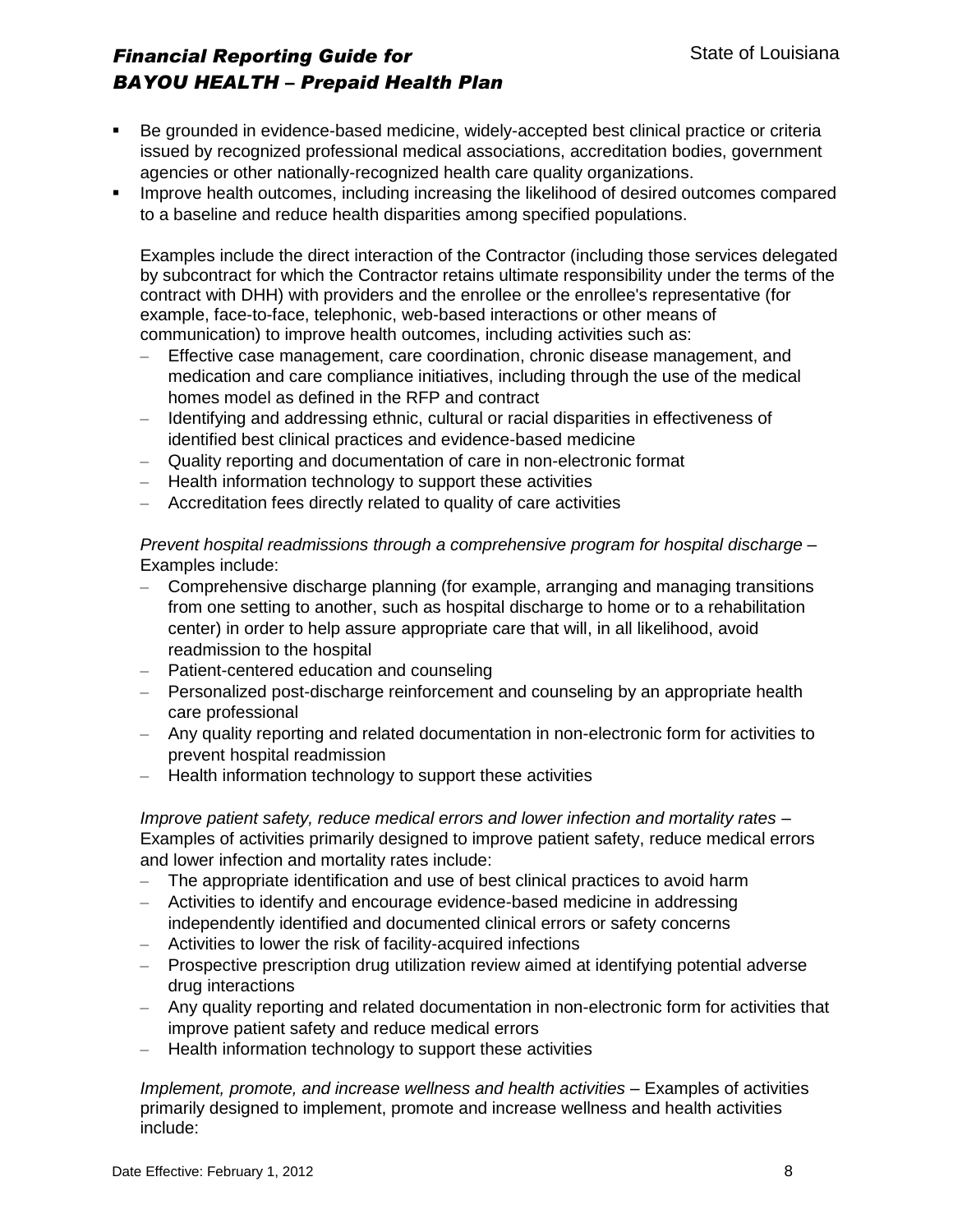- Wellness assessments
- Wellness/lifestyle coaching programs designed to achieve specific and measurable improvements
- Coaching programs designed to educate individuals on clinically-effective methods for dealing with a specific chronic disease or condition
- Public health education campaigns that are performed in conjunction with the LA DPH
- Actual rewards, incentives, bonuses, reductions in copayments (excluding administration of such programs) that are not already reflected in payments or claims
- Any quality reporting and related documentation in non-electronic form for wellness and health promotion activities
- Coaching or education programs and health promotion activities designed to change member behavior and conditions (for example, smoking or obesity)
- Health information technology to support these activities
- Enhancing the use of health care data to improve quality, transparency and outcomes, and support meaningful use of health information technology

#### *Exclusions*

Expenditures and activities that **must not be included** in quality improving activities are:

- Those that are designed primarily to control or contain costs.
- The *pro rata* share of expenses that are for lines of business or products other than LA Medicaid.
- Those which otherwise meet the definitions for quality improvement activities, but which were paid for with grant money or other funding separate from DHH capitation payments.
- Those activities that can be billed or allocated by a provider for care delivery and which are, therefore, reimbursed as clinical services.
- Establishing or maintaining a claims adjudication system, including costs directly related to upgrades in health information technology that are designed primarily or solely to improve claims payment capabilities or to meet regulatory requirements for processing claims [for example, costs of implementing new administrative simplification standards and code sets adopted pursuant to the Health Insurance Portability and Accountability Act (HIPAA), 42 USC 1320d-2, as amended, including the new ICD-10 requirements].
- That portion of the activities of health care professional hotlines that does not meet the definition of activities that improve health quality.
- All retrospective and concurrent utilization review.
- **Fraud prevention activities, other than fraud detection/recovery expenses up to the amount** recovered that reduces incurred claims.
- The cost of developing and executing provider contracts and fees associated with establishing or managing a provider network, including fees paid to a vendor for the same reason.
- **Provider credentialing.**
- **Marketing expenses.**
- Costs associated with calculating and administering individual enrollee or employee incentives.
- **That portion of prospective utilization that does not meet the definition of activities that** improve health quality.
- State and federal taxes and regulatory fees.
- Any function or activity not expressly included in paragraph (c) of this section, unless otherwise approved by and within the discretion of DHH, upon adequate showing by the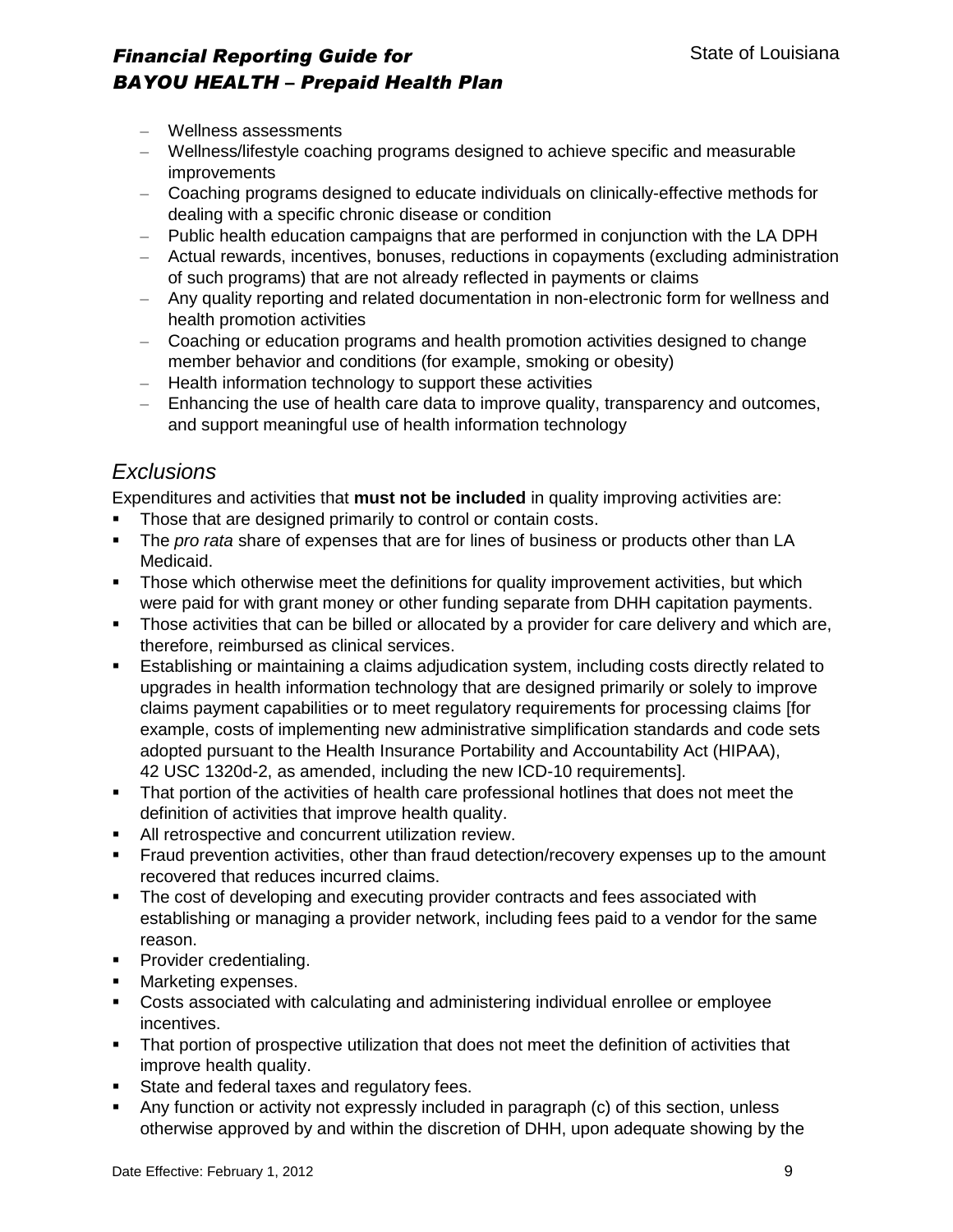BAYOU Health Contractor that the activity's costs support the definitions and purposes described above or otherwise support monitoring, measuring or reporting health care quality improvement.

Other administrative expenses – The following expenses as designated as other administrative expenses:

| <b>Specification</b>                               | <b>Inclusion</b>                                                                                                                                                                                                                                                                                                                                    | <b>Exclusion</b> |
|----------------------------------------------------|-----------------------------------------------------------------------------------------------------------------------------------------------------------------------------------------------------------------------------------------------------------------------------------------------------------------------------------------------------|------------------|
| Utilization management<br>and concurrent review    | Utilization management activities that<br>manage medically-necessary covered<br>services, as well as prospective and<br>concurrent utilization review.                                                                                                                                                                                              |                  |
| Network development and<br>credentialing costs     | Contracting, provider credentialing and<br>provider education.                                                                                                                                                                                                                                                                                      |                  |
| Marketing                                          | Sales and marketing expenditures.                                                                                                                                                                                                                                                                                                                   |                  |
| Member services                                    | Member service/support and grievance<br>and appeals, including recipient<br>enrollment.                                                                                                                                                                                                                                                             |                  |
| General and operational<br>management              | General and Operational Management -<br>Senior operational management and<br>general administrative support [e.g.,<br>administrative assistants, public relations<br>(to the extent that it does not relate to<br>marketing or member/enrollment services<br>as described below), receptionist, etc.].                                              |                  |
| Accounting and finance                             | Accounting and finance expenditures.                                                                                                                                                                                                                                                                                                                |                  |
| Claims and<br>referral/authorization<br>processing | Processing of Provider Payments -<br>Expenditures related to the processing<br>and authorizing of provider payments.                                                                                                                                                                                                                                |                  |
| Information systems                                | Information systems and<br>communications.                                                                                                                                                                                                                                                                                                          |                  |
| Administrative services<br>only (ASO) cost         | Vendor-related expenditures for the<br>processing of provider payments.                                                                                                                                                                                                                                                                             |                  |
| Other direct costs                                 | Administrative Business Expenditures -<br>Rent, utilities, office supplies, printing and<br>copier expenses, marketing materials,<br>training and education, recruiting,<br>relocation, travel, depreciation and<br>amortization, and other miscellaneous<br>administrative expenses. Payments to<br>incent providers to submit encounter<br>forms. |                  |
| Indirect costs - corporate<br>overhead allocations | Corporate Overhead Allocations -<br>Management fees, and other allocations<br>of corporate expenses based on some<br>methodology [e.g., per member per<br>month (PMPM), percent of revenue,<br>percent of head counts and/or full time<br>equivalents (FTE), etc.].                                                                                 |                  |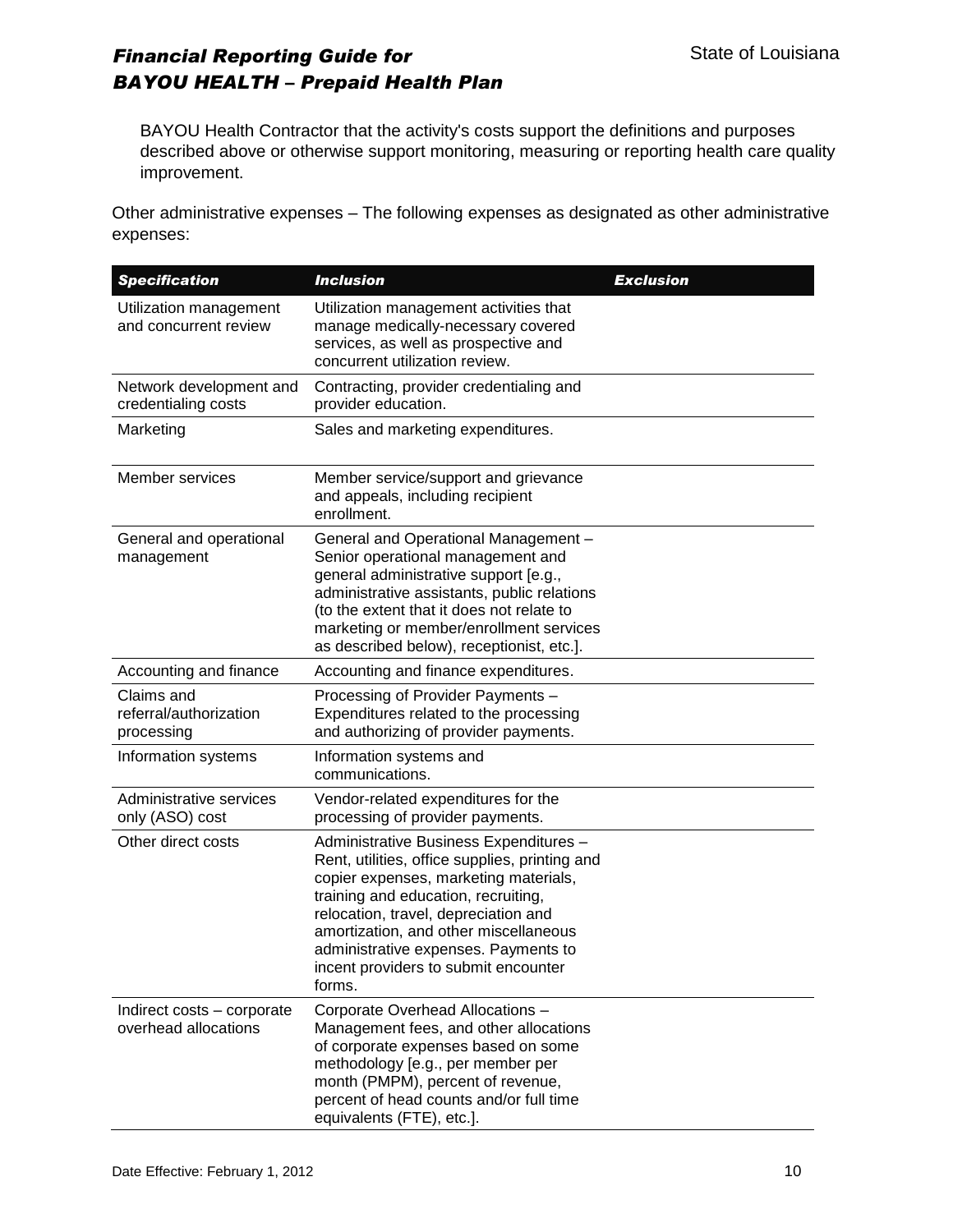| <b>Specification</b><br><i><b>Inclusion</b></i>  |                                                                                                                                           | <b>Exclusion</b>                                  |
|--------------------------------------------------|-------------------------------------------------------------------------------------------------------------------------------------------|---------------------------------------------------|
| Sanctions and late<br>payment interest penalties | Sanctions and other penalties paid or<br>accrued by the Contractor.                                                                       |                                                   |
| Other administrative costs                       | Those administrative expenses not<br>specifically identified in the categories<br>above.                                                  | Other administrative<br>expenses indicated above. |
|                                                  | Note: Material amounts (greater than 5%<br>of total administrative expenses) should<br>be disclosed and fully explained in<br>Schedule B. |                                                   |

Additional non-operating items are required to be reported within Schedule A. These items are described below:

|                         | Non-operating income/loss Any amounts relating to the<br>non-operating revenues and expenses. |
|-------------------------|-----------------------------------------------------------------------------------------------|
| Income taxes            | Income tax expense paid or accrued for<br>the period.                                         |
| Premium tax assessments | Premium taxes paid or accrued for the<br>period.                                              |
| Other                   | Any other income/loss not included<br>elsewhere in the income statement                       |
|                         | Note: Amounts should be disclosed and<br>fully explained in Schedule B.                       |

#### *Allocation of expenses*

#### *General Requirements*

Each expense must be reported under only one type of expense unless a portion of the expense fits under the definition of, or criteria for, one type of expense and the remainder fits into a different type of expense, in which case the expense must be prorated between types of expenses. Expenditures that benefit lines of business other than LA Medicaid must be reported on a pro rata share.

- Allocation to each category should be based on a generally-accepted accounting method that is expected to yield the most accurate results. Specific identification of an expense with an activity that is represented by one of the categories above generally will be the most accurate method. If a specific identification is not feasible, the Contractor must provide an explanation of why it believes the more accurate result will be gained from allocation of expenses based upon pertinent factors or ratios such as studies of employee activities, salary ratios or similar analyses.
- Many entities operate within a group where personnel and facilities are shared. Shared expenses, including expenses under the terms of a management contract, must be apportioned pro rata to the entities incurring the expense.
- Any basis adopted to apportion expenses must be that which is expected to yield the most accurate results and may result from special studies of employee activities, salary ratios, capitation payment ratios or similar analyses. Expenses that relate solely to the operations of a reporting entity, such as personnel costs associated with the adjusting and paying of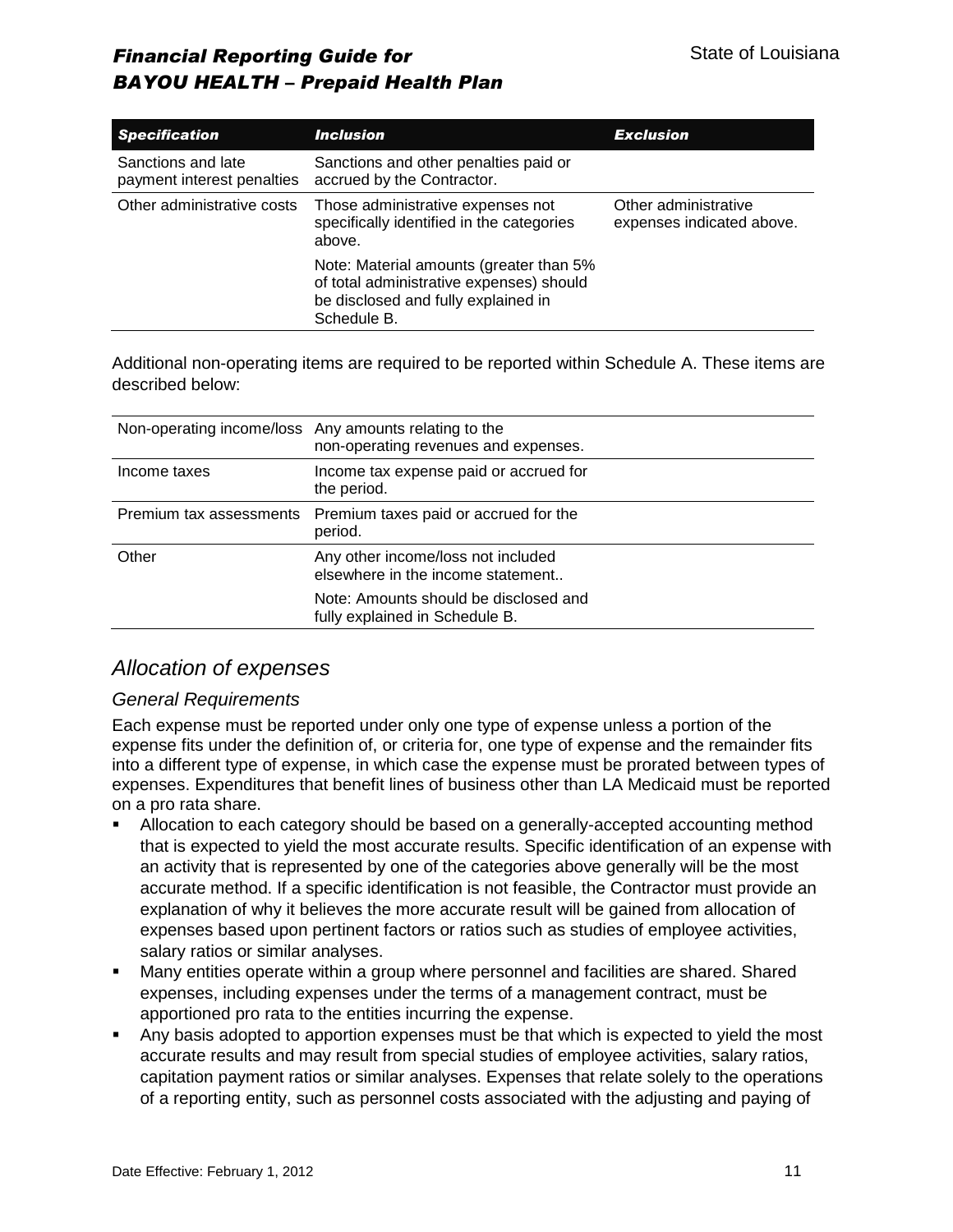claims, must be borne solely by the reporting entity and are not to be apportioned to other entities within a group.

#### *2.02 Schedule B: Financial statement footnotes*

The financial statement footnotes are designed to present information regarding organizational structures and changes to reimbursement methodologies, as well as an area to explain other amounts not specified in the reporting package. The following list is not exclusive of explanations that may be useful to DHH. Appendix A includes required annual financial disclosures. On a quarterly basis, only include narrative and applicable supporting schedules for material changes to items described in the following table:

|                | <b>Footnote disclosure requirements</b>                                               | <b>Indicate</b><br>as NIA if<br>no<br>reportable<br><i>items</i> |
|----------------|---------------------------------------------------------------------------------------|------------------------------------------------------------------|
| 1              | Organizational structure                                                              |                                                                  |
| 2              | Summary of significant accounting policies changes                                    |                                                                  |
| 3              | Other amounts included in the financial statements > 5% of the reporting category     |                                                                  |
| 4              | Pledges, assignments and guarantees                                                   |                                                                  |
| 5              | Statutory deposits or performance bonds                                               |                                                                  |
| 6              | Material adjustments                                                                  |                                                                  |
| $\overline{7}$ | Claims payable analysis                                                               |                                                                  |
| 8              | <b>Contingent liabilities</b>                                                         |                                                                  |
| 9              | Due from/to affiliates (current and non-current)                                      |                                                                  |
| 10             | Related party transaction activities                                                  |                                                                  |
| 11             | Equity activity                                                                       |                                                                  |
| 12             | Non-compliance with financial viability standards and performance guidelines          |                                                                  |
| 13             | Charitable contributions, penalties or sanctions included in the financial statements |                                                                  |
| 14             | Interest on late claims                                                               |                                                                  |
| 15             | Significant changes in provider reimbursement methodologies                           |                                                                  |
| 16             | Changes to reinsurance or stop loss agreements                                        |                                                                  |
| 17             | Non-operating income/loss amounts                                                     |                                                                  |
| 18             | Other Recovery amounts reported on line 63                                            |                                                                  |
| 19             | Claims payment fluctuations reported in the lag reports, schedules O-P                |                                                                  |
| 20             | Unpaid claim adjustment expenses and methodology                                      |                                                                  |
| 21             | Premium deficiency reserves and methodology                                           |                                                                  |
| 22             | Allocation methodologies used for categorical profitability statements                |                                                                  |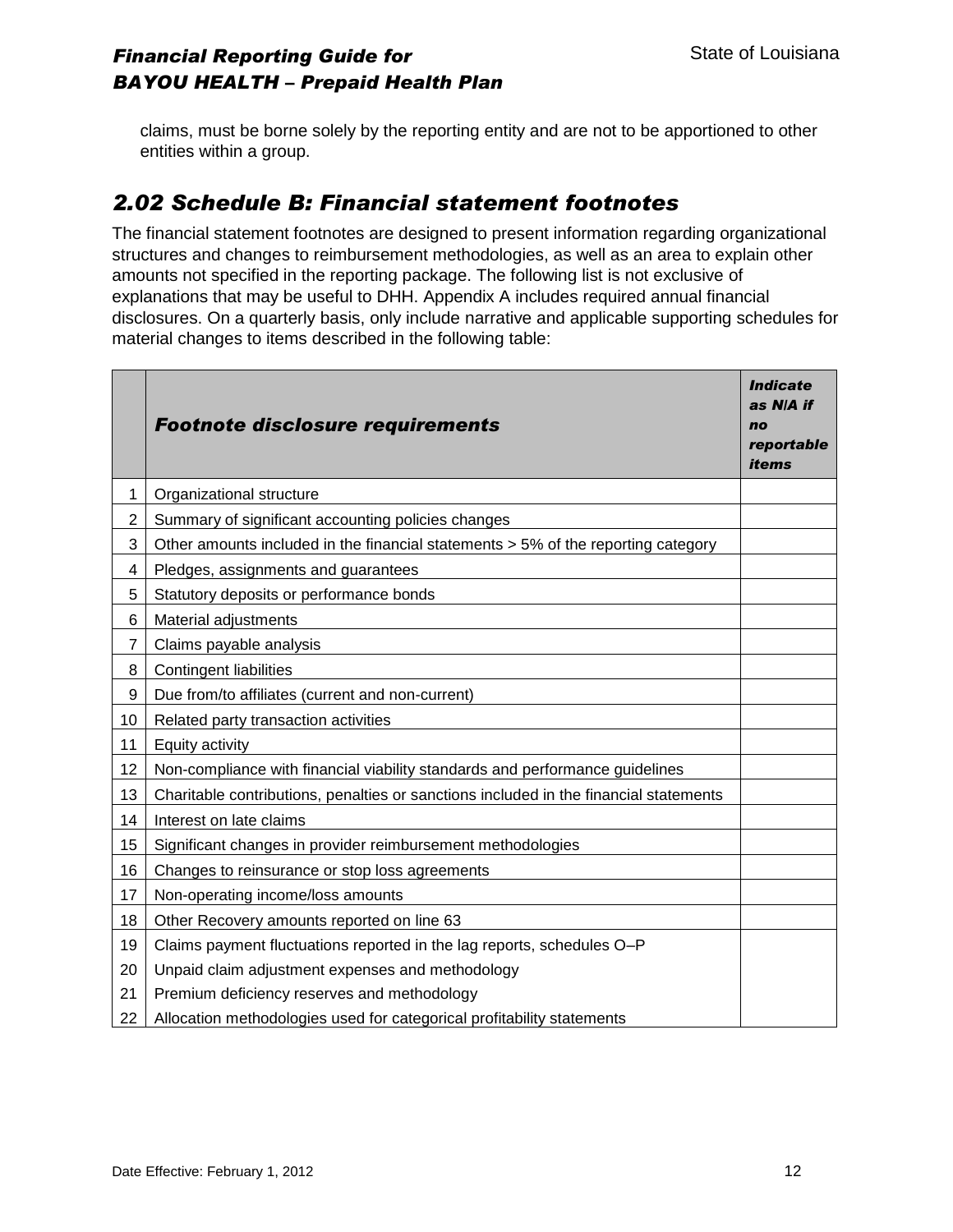### *2.03 Schedules C – L: Quarterly profitability by population groups*

These reports are meant to provide detailed information on revenues and expenses pertaining to the Contractor for the current quarter for the populations selected by DHH. Schedule C is automatically calculated from the county-based profitability reports (income statements). Schedules D through L report the results by region and should be reported based on the member's place of residence. The table below lists the population groups and associated data elements that help define each group for reporting purposes.

| <b>Population category</b>             | <b>Aid</b><br><b>Category</b> | <b>Rate Code</b> | <b>Region</b>       | <b>Region</b><br>Code |
|----------------------------------------|-------------------------------|------------------|---------------------|-----------------------|
| SSI 0-2 Months M/F                     | 01                            | 01C              | <b>New Orleans</b>  | 01                    |
| SSI 3-11 Months M/F                    | 01                            | 02C              | <b>Baton Rouge</b>  | 02                    |
| SSI 1-5 M/F                            | 01                            | 03C              | Thibodaux           | 03                    |
| SSI 6-13 M/F                           | 01                            | 04C              | LaFayette           | 04                    |
| SSI 14-18 M/F                          | 01                            | 05C              | <b>Lake Charles</b> | 05                    |
| SSI 19-44 M/F                          | 01                            | 06C              | Alexandria          | 06                    |
| SSI 45+ M/F                            | 01                            | 07C              | Shreveport          | 07                    |
| Family and Children 0-2 Months M/F     | 02                            | 01C              | Monroe              | 08                    |
| Family and Children 3-11 Months M/F    | 02                            | 02C              | Mandeville          | 09                    |
| Family and Children 1-5 M/F            | 02                            | 03C              |                     |                       |
| Family and Children 6-13 M/F           | 02                            | 04C              |                     |                       |
| Family and Children 14-18 Female       | 02                            | 05F              |                     |                       |
| Family and Children 14-18 Male         | 02                            | 05M              |                     |                       |
| Family and Children 19-44 Female       | 02                            | 06F              |                     |                       |
| Family and Children 19-44 Male         | 02                            | 06M              |                     |                       |
| Family and Children 45+ Female         | 02                            | 07F              |                     |                       |
| Family and Children 45+ Male           | 02                            | 07M              |                     |                       |
| Foster Care Children All Ages          | 03                            | <b>FLL</b>       |                     |                       |
| Breast and Cervical Cancer, F All ages | 04                            | <b>BLL</b>       |                     |                       |

#### *2.04 Schedule M: Medical liability summary*

This schedule combines summary information from the following schedules:

- Received but unpaid claims report
- **Hospital inpatient lag report**
- **•** Outpatient facility lag schedule
- **Physician services lag schedule**
- Other medical lag schedule

The amounts to include in the rows and columns are self explanatory, with a description at the bottom of the table on the following page of how the table is calculated. Prepare this schedule for both quarterly and YTD amounts.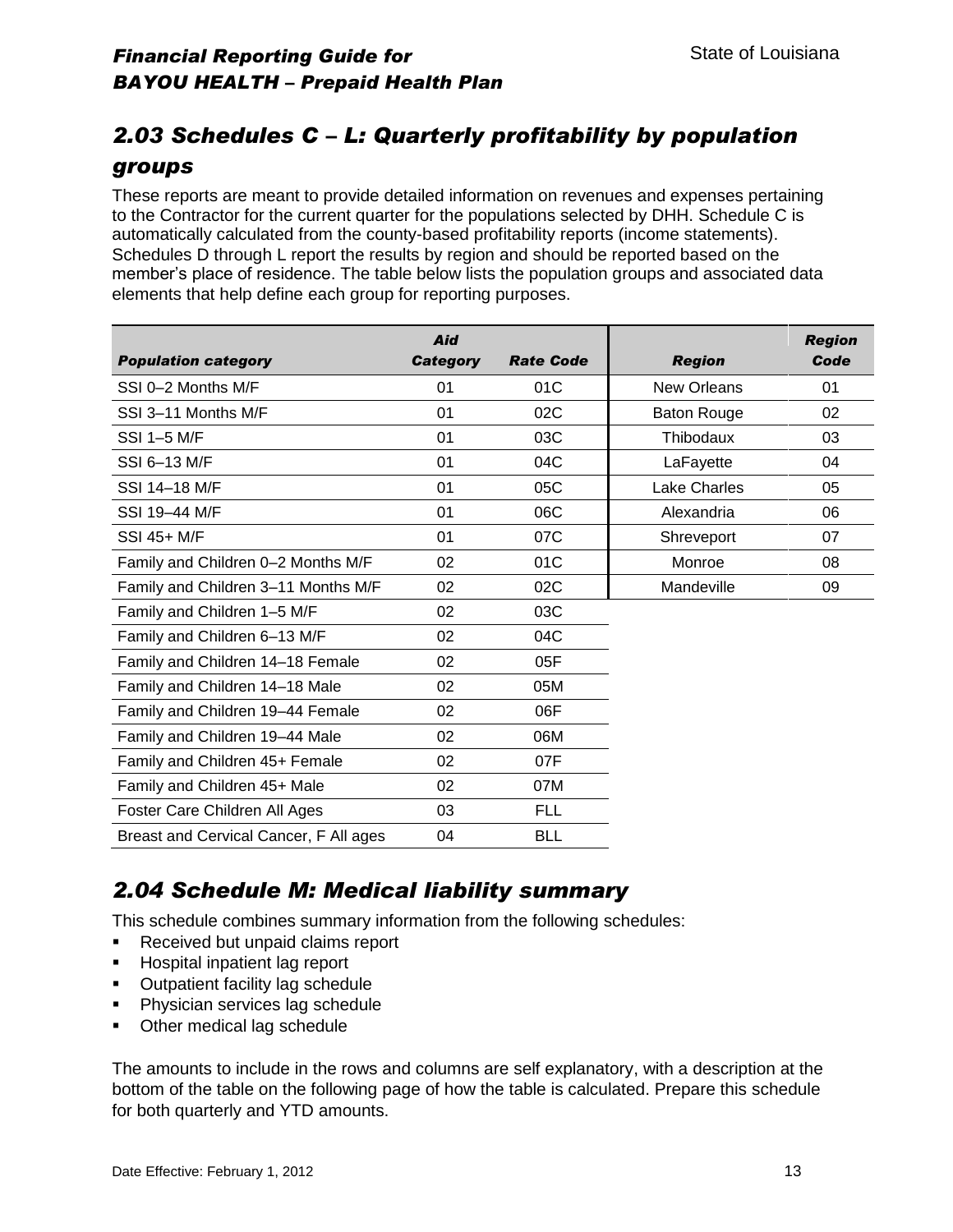| <b>Financial Reporting Guide for</b>      |  |
|-------------------------------------------|--|
| <b>BAYOU HEALTH - Prepaid Health Plan</b> |  |

| <b>Medical cost</b><br>grouping | <b>Paid claims</b>                                           | <b>RBUC</b>                                                  | <b>IBNR</b>                                                                             | <b>Current</b><br>period<br>ending<br><b>IBNP</b>            | <b>Current</b><br>period<br>beginning<br><b>IBNP</b>                          | <b>Total</b><br>recognized<br><i>incurred</i><br>claims |
|---------------------------------|--------------------------------------------------------------|--------------------------------------------------------------|-----------------------------------------------------------------------------------------|--------------------------------------------------------------|-------------------------------------------------------------------------------|---------------------------------------------------------|
| Hospitalization                 | $\mathsf{\$}$ -                                              | $$ -$                                                        | $$ -$                                                                                   | $$ -$                                                        | $\frac{2}{3}$ -                                                               | $$ -$                                                   |
| Outpatient<br>facility          | $\frac{1}{2}$                                                | $\frac{2}{3}$ .                                              | $\frac{2}{3}$ .                                                                         | $\frac{1}{2}$                                                | $\frac{2}{3}$ -                                                               | $\frac{1}{2}$ .                                         |
| Physician<br>services           | $\frac{2}{3}$ -                                              | $\frac{1}{2}$                                                | $\frac{2}{3}$ -                                                                         | $\frac{1}{2}$                                                | $\frac{1}{2}$                                                                 | $\frac{2}{3}$ -                                         |
| Other medical                   | $\frac{1}{2}$ .                                              | $\frac{2}{3}$ .                                              | $$ -$                                                                                   | $\frac{1}{2}$                                                | $\frac{2}{3}$ -                                                               | $$ -$                                                   |
| Total                           | $$ -$                                                        | $$ -$                                                        | $$ -$                                                                                   | $\frac{1}{2}$                                                | $$ -$                                                                         | $$ -$                                                   |
| Notes and<br>explanations:      | A                                                            | B                                                            | С                                                                                       | D                                                            | E                                                                             | F                                                       |
|                                 | These<br>dollars are<br>produced by<br>the lag<br>schedules. | These<br>amounts are<br>produced by<br>the RBUC<br>schedule. | These<br>amounts are<br>calculated<br>using the<br>following<br>formula:<br>$C = D - B$ | These<br>amounts are<br>produced by<br>the lag<br>schedules. | These<br>amounts are<br>produced by<br>the prior<br>quarter lag<br>schedules. | $F = (A + D) - E$                                       |

The Medical Liability Summary report IBNR claims should be reported in the IBNR column by the appropriate category (e.g., hospitalization, outpatient, physician and other medical). The total payable for hospitalization, outpatient, physician and other medical should agree with the totals on the corresponding lag schedules.

#### *2.05 Schedule N: Received but unpaid claims (RBUCs) report*

RBUCs are to be reported by the appropriate expense (e.g., hospitalization, outpatient, physician and other medical) and aging (e.g., 1–30 days, 31–60 days, 61–90 days, 91–120 days and greater than 120 days). Note that a claim becomes an RBUC the day it is received by the Contractor, not the day it is processed/adjudicated. For RBUC estimates, Contractors are encouraged to run reports close to the reporting deadline to determine a more accurate estimate of adjudicated and paid amounts for claims that were in process as of the reporting period. Claims that are still in process and not yet adjudicated require an estimation technique by the Contractor based on average payment amounts or historical payment-to-billed ratios. Any late payment interest penalty payments should be listed next to the vendor for which payments were made.

#### *2.06 Schedules O – R: Lag reports*

Schedules O through R request the same type of information, but for different consolidated services categories (hospitalization, outpatient, physician other medical). The tables are arranged with the month of service horizontally and the month of payment vertically. Therefore, payments made during the current month for services rendered during the current month would be reported in line 1, column C, while payments made during the current month for services rendered in prior months would be reported on line 1, columns D through AM. Lines 1 through 3 contain data for payments made in the current quarter. Earlier data on lines 4 through 37 shall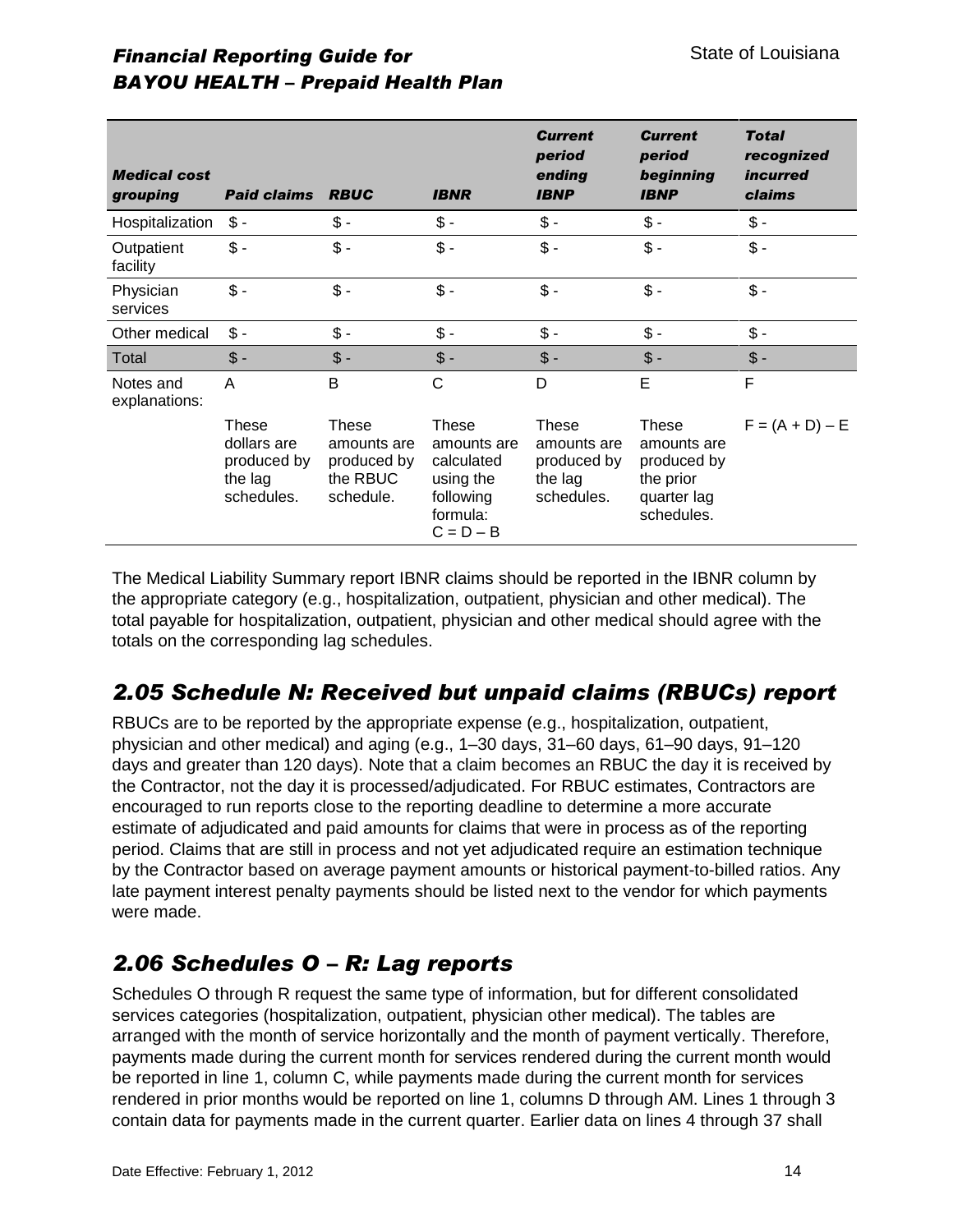match data on appropriate lines on the prior period's submission. If lines 4 through 37 change from the prior period's submission, include an explanation. The current month is the last month of the period that is being reported.

Analyzing the accuracy of historical medical claims liability estimates is helpful in assessing the adequacy of current liabilities. This schedule provides the necessary information to make this analysis.

Medical costs must be reported net of third party liability (TPL) and coordination of benefits (COB). Claims liabilities should **not** include the administrative portion of claim settlement expenses. Any liability for future claim settlement expense **must be disclosed separately** from the unpaid claim liability in a footnote.

#### **Note: Multiple-month inpatient stays should be recorded in the admission month.**

**Line 39** – Global/subcapitation payments should be reported on this line, by month of payment, and should not be included in any lines above line 39. Global/Subcapitation payments include:

- Global Capitation payments: Payments made to fully-delegated risk entities contracted with the Contractor. These types of payments are expected to be broken out between the hospitalization, outpatient facility, physician services and other medical service lag reports.
- Subcapitation payments: Those services paid through a normal provider capitation agreement. Examples would include PMPM payments to a primary care physician for a specified list of services or to a laboratory for a specified list of tests.

**Line 40** – **Settlements**: The Contractor should report payments/recoupments on lines 1 through 37 to the extent possible. If the Contractor makes a settlement or other payment that cannot be reported on lines 1 through 37 due to lack of data, the amount must be reported on line 40 with the payment month used as a substitute for the service month. The Contractor may use an alternative method of reporting settlements that restates prior period amounts to reflect an actual settlement for that month. **For all amounts reported on line 40, include a footnote explanation**. Do not include adjustments to IBNR amounts on this line.

Settlements should include payments to or refunds from providers that cannot be linked to a specific claim adjudicated through the payment system. For instance, fraud abuse recoupments, incentive payments and inaccurate payment settlement agreements with a provider that have not been captured through the claims payment system should be included.

**Line 41** – This line is the total amount paid to date (including subcapitation) for services rendered and should equal the sum of lines 38 through 40. This line will calculate automatically.

**Line 42** – **Incurred but not reported (IBNR):** Amounts on this line represent the current estimates for unpaid claims, by month of service, for the past 36 months and the aggregate amount for all prior months. The Contractor must determine a new IBNR amount for each service month and include this amount on line 42. The development of each IBNR should be based on the most recent paid claims data.

**Line 43** – **Total incurred claims:** Total incurred claims is the sum of line 41 (amounts paid to date) and line 42 (IBNR). These amounts represent current estimated amounts ultimately to be paid for medical services by month of service for the past 36 months and for all months prior to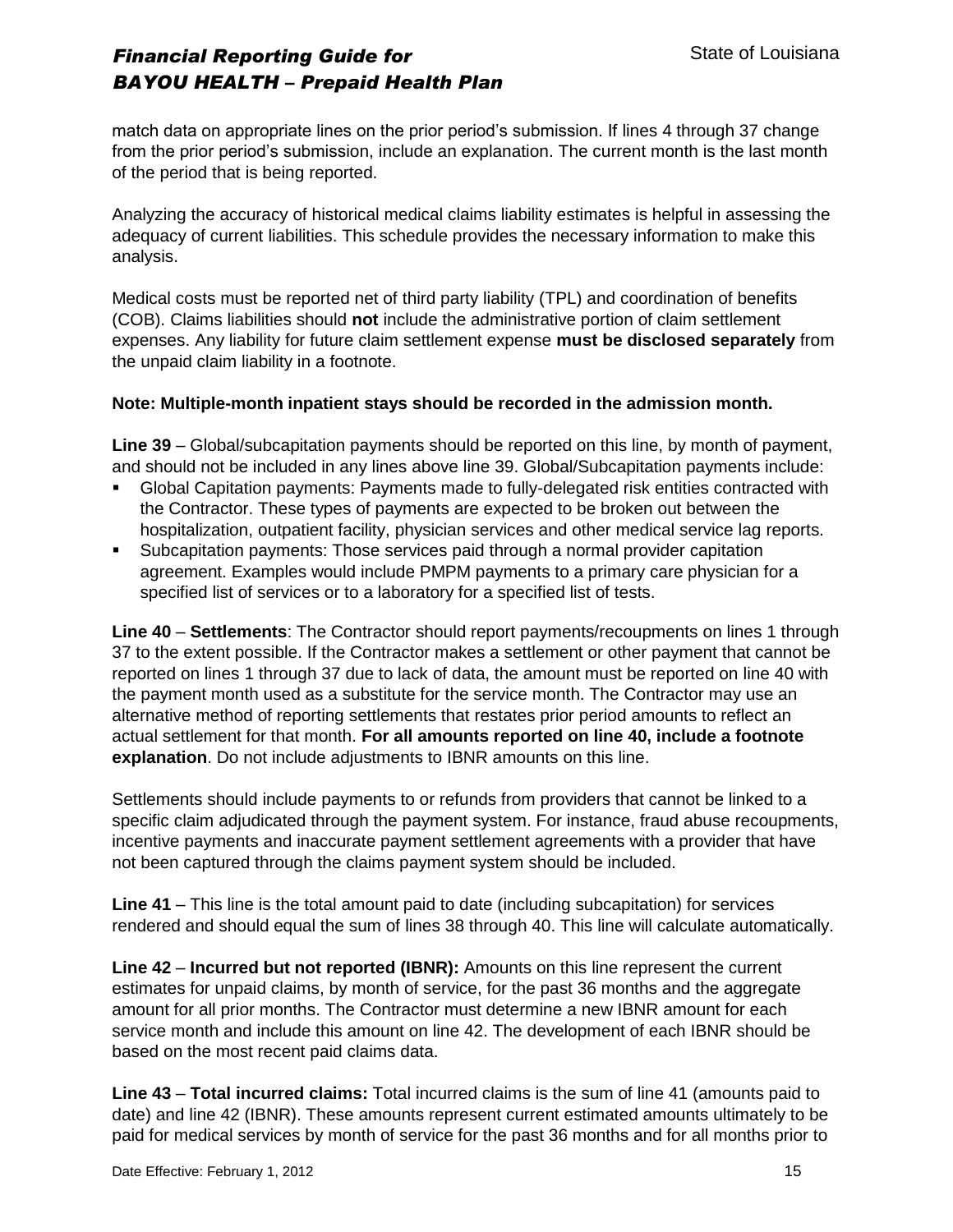the 36th month. Each amount represents the medical expense for a particular month, not including adjustments to prior month IBNR claims estimates. This amount is comprised of claims for the incurred month that are known to be paid by the end of the reporting quarter, plus claims for the incurred month estimated to be unpaid at the end of the reporting quarter. Also included are subcapitations and adjustments.

Do not include risk pool distributions as payments in these schedules.

Schedules O through R must provide data for the period beginning with the first month the Contractor is responsible for providing medical benefits to DHH recipients, and ending with the current month.

#### *2.07 Schedule S: Utilization report*

The Contractor shall submit a summary of utilization and unit cost information during the current quarter. Data must reconcile to the consolidated financial submissions. Input areas are highlighted in red where data should be entered, including the quarterly member months.

Admissions, days, visits and quantities should be reported on an incurred basis for the quarter being reported upon, as counted from authorizations or claims adjudication data. Estimates for claims still not received as of the report due date should be estimated so that the utilization is representative of the actual occurrence of services performed for the reporting period.

| <b>Service measure</b> | <b>Measure</b> | <b>Type of utilization!</b><br>proxy | <b>Definitions</b>                                                                                                                                                                                                                                               |
|------------------------|----------------|--------------------------------------|------------------------------------------------------------------------------------------------------------------------------------------------------------------------------------------------------------------------------------------------------------------|
| Hospitalization        | Days           | Quantity/days                        | Days are calculated as follows:                                                                                                                                                                                                                                  |
|                        |                |                                      | Number of days between admit and<br>discharge date. (Exclude discharge<br>date and denied days. Include admit<br>day.) If dates are equal, inpatient day<br>is counted as one.                                                                                   |
|                        |                |                                      | Days counted should be all paid days<br>of service for each admission that<br>occurred in the period. If the<br>admission and discharge do not occur<br>in the same period, all days are<br>counted as occurring in the period in<br>which the admission occurs. |
|                        |                |                                      | Include data for which the Contractor<br>is both the primary payer and the<br>secondary payer.                                                                                                                                                                   |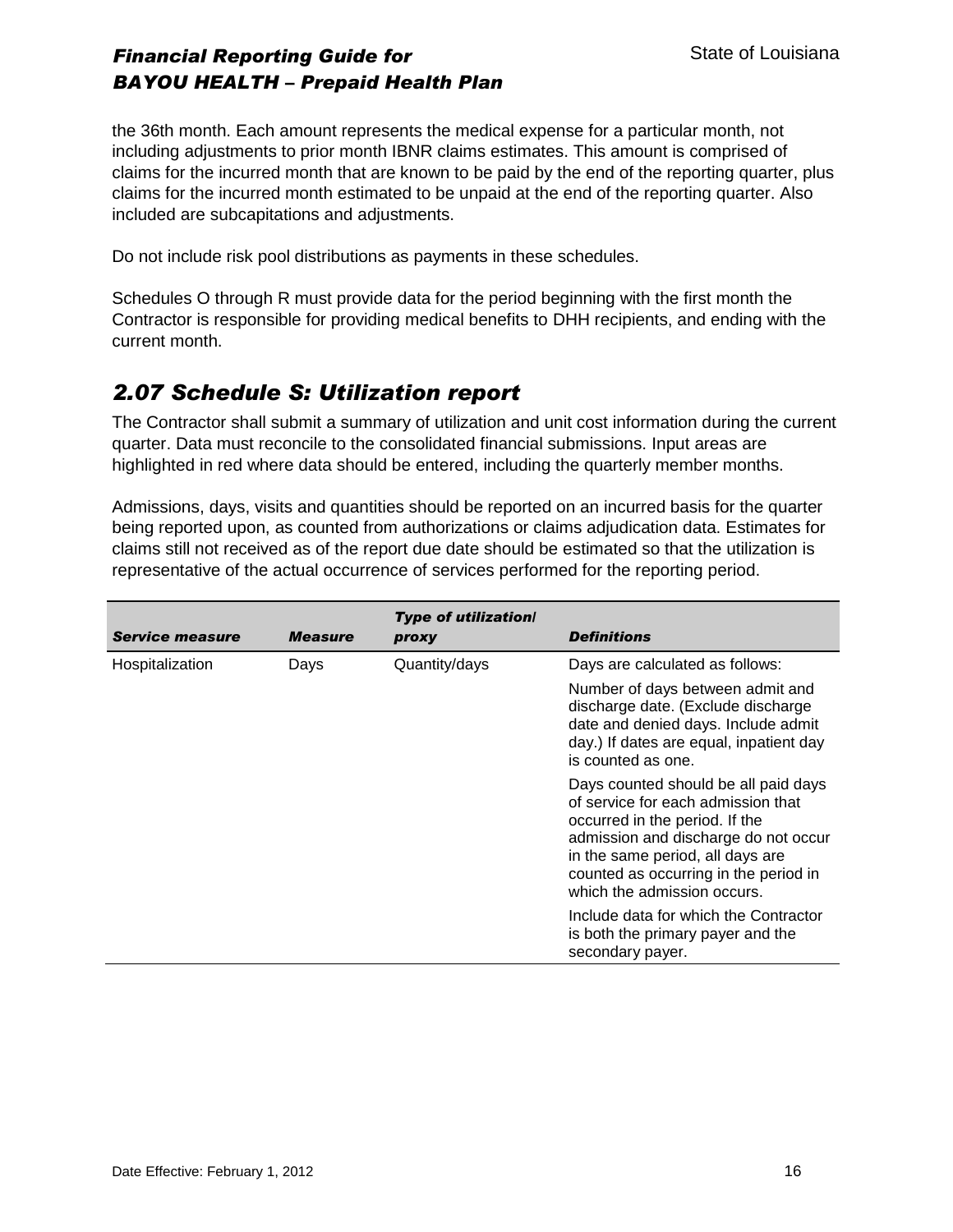| <b>Service measure</b>     | <b>Measure</b> | <b>Type of utilization!</b><br>proxy | <b>Definitions</b>                                                                                                                                                                                                                                                                                                                                                             |
|----------------------------|----------------|--------------------------------------|--------------------------------------------------------------------------------------------------------------------------------------------------------------------------------------------------------------------------------------------------------------------------------------------------------------------------------------------------------------------------------|
| <b>Outpatient services</b> | <b>Visits</b>  | Quantity/services                    | This measure summarizes utilization<br>of outpatient services and observation<br>room stays that result in discharge.                                                                                                                                                                                                                                                          |
|                            |                |                                      | Each visit to an emergency<br>department that does not result in an<br>admission should be counted once,<br>regardless of the intensity of care<br>required during the stay or the length<br>of stay. Patients admitted to the<br>hospital from the emergency<br>department should not be included in<br>counts of visits. Visits to urgent care<br>centers should be counted. |
|                            |                |                                      | Include data for which the Contractor<br>is both the primary payer and the<br>secondary payer.                                                                                                                                                                                                                                                                                 |
| Physician services         | <b>Visits</b>  | Quantity/services                    | A visit is defined as one or more<br>professional contacts between a<br>patient and a unique service provider<br>on a unique date of service.                                                                                                                                                                                                                                  |
|                            |                |                                      | Include data for which the Contractor<br>is both the primary payer and the<br>secondary payer.                                                                                                                                                                                                                                                                                 |
| Other medical services     | <b>Visits</b>  | Quantity/services                    | A visit or service is defined as one or<br>more professional contacts between a<br>patient and a unique service provider<br>on a unique date of service. For<br>nursing facility stays, count the days<br>as consistent with the hospitalization<br>service measure.                                                                                                           |
|                            |                |                                      | Include data for which the Contractor<br>is both the primary payer and the<br>secondary payer.                                                                                                                                                                                                                                                                                 |

#### *2.08 Schedule T: Sub-capitation expense report*

This report is a summary of sub-capitation expenses, by population group, by individual expense line item. If other capitation agreements exist and are listed in the miscellaneous medical expense line item, please describe the capitation agreement in the financial statement footnotes.

#### *2.09 Schedule U: FQHC and rural health clinic report*

This report is a summary of Contractor payments to FQHCs and RHCs for services, and a comparison of those payments to each FQHC's or RHC's Prospective Payment System (PPS) rates. The Contractor is to reimburse FQHCs/RHCs the PPS rates in effect on the dates of service for all encounters (Section 9.2.3 of the RFP).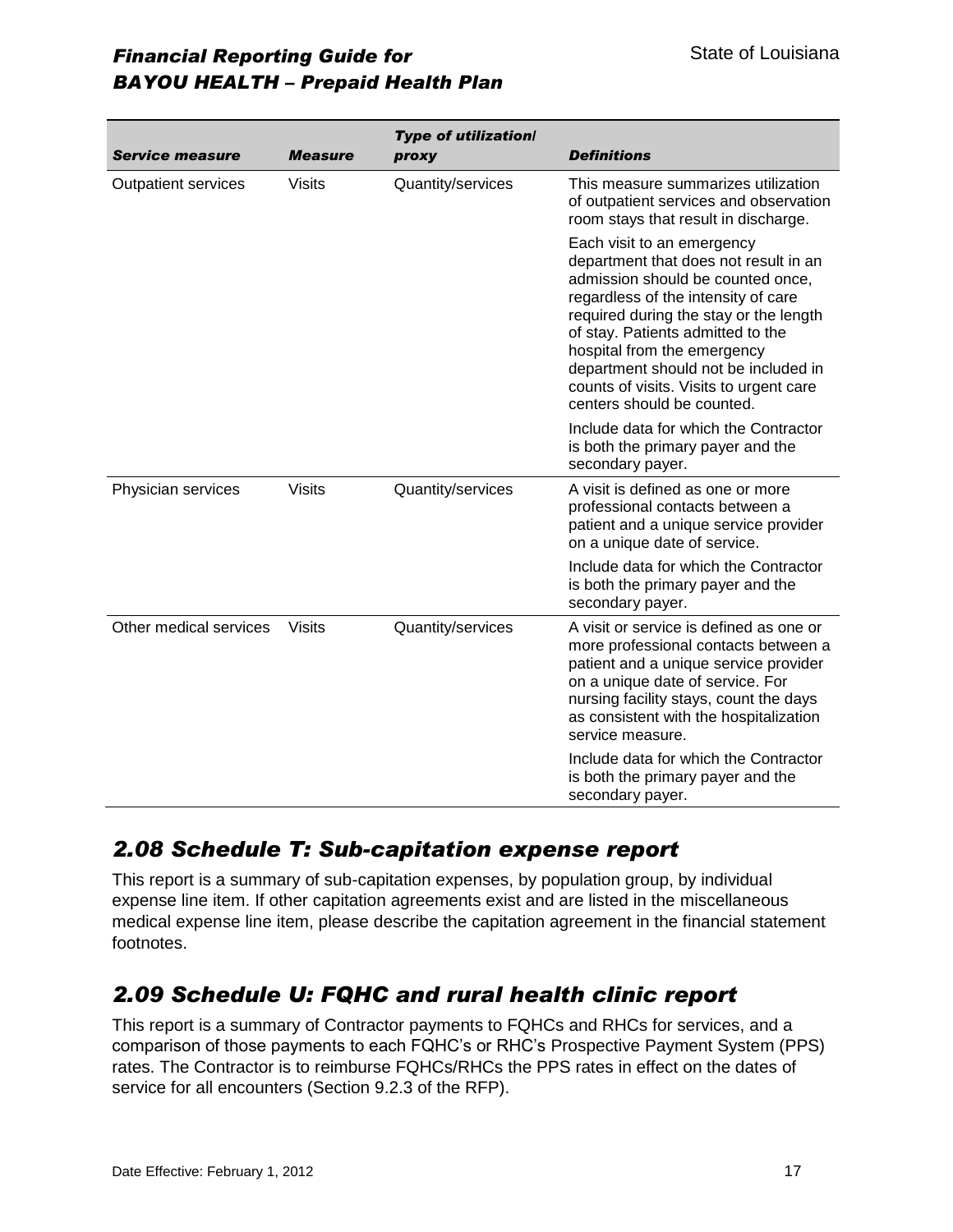As PPS rates may vary by provider and change periodically, the schedule is designed to capture information by provider by quarter. List quarterly aggregate payments and encounters by provider, as well as the PPS rates in effect for the effective dates of service. In order for the reported payments to reconcile with other schedules, this schedule is designed for reporting based upon dates of service. Amounts reported should be based upon the Contractor's anticipated (accrued) payments for services even if actual payments have not yet been paid.

However, as PPS rates may change within a reporting period, reporting payments by quarter allows for direct comparison to such rates. Although only one entry per provider will typically be necessary within any given quarter, if payments change within a quarter (e.g. scope of service change, etc.), report the aggregate amounts on different lines for the same quarter corresponding to the different PPS rates for their effective periods. For example, if a PPS rate changed on 9/1/12 for FQHC A, report the aggregate payments and encounters for 7/1/12- 8/31/12 on one line, and the aggregate payments and encounters for 9/1/12-9/30/12 on another. Both lines can be referenced with the same quarterly identification, and a clarifying disclosure should be provided in Schedule AD.

Quarterly references should coincide with the Contractor's fiscal year, with Q1 being the first quarter of the fiscal period, followed by Q2-Q4 respectively. Quarter months should always correspond to January-March, April-June, July-September, and October-December.

Encounters for FQHC/RHC providers are based upon the DHH definition of encounters for FQHC/RHC services, and is correlated to PPS rate determination. Report the number of encounters corresponding to the payments listed. Generally, in spite of the number of medical services provided on any given day (i.e. line detail), an enrollee receives one encounter per day.

The Contractor is responsible for reporting PPS rates in effect for the dates services were provided. PPS rates may be obtained from the provider or DHH, but should be the rates issued by DHH.

The Contractor's payments per encounter are automatically calculated within the report (Accrued Amounts divided by Encounters), as are the Equivalent PPS Payments (Encounters multiplied by the PPS Rates). Any variance between the Contractor's payments and the calculated PPS equivalents is also automatically calculated. Describe the reason for any variance, by provider, on Schedule AD. Negative variances indicate the contractually required PPS rates have not been paid, and a complete explanation is required on Schedule AD.

#### *2.10 Schedule V: Third party resource payments*

This schedule provides detail regarding total claims payments and claims paid that had other insurance.

- Count of total claims paid: report all claims paid by the Contractor during the reporting quarter.
- Count of claims paid with other insurance indicated: report all claims paid by the Contractor during the reporting period where the member had other insurance coverage. This should include claims paid at \$0.00 due to other insurance payments greater than Contractor allowed amounts. In addition, claims should be reported even if the other insurance paid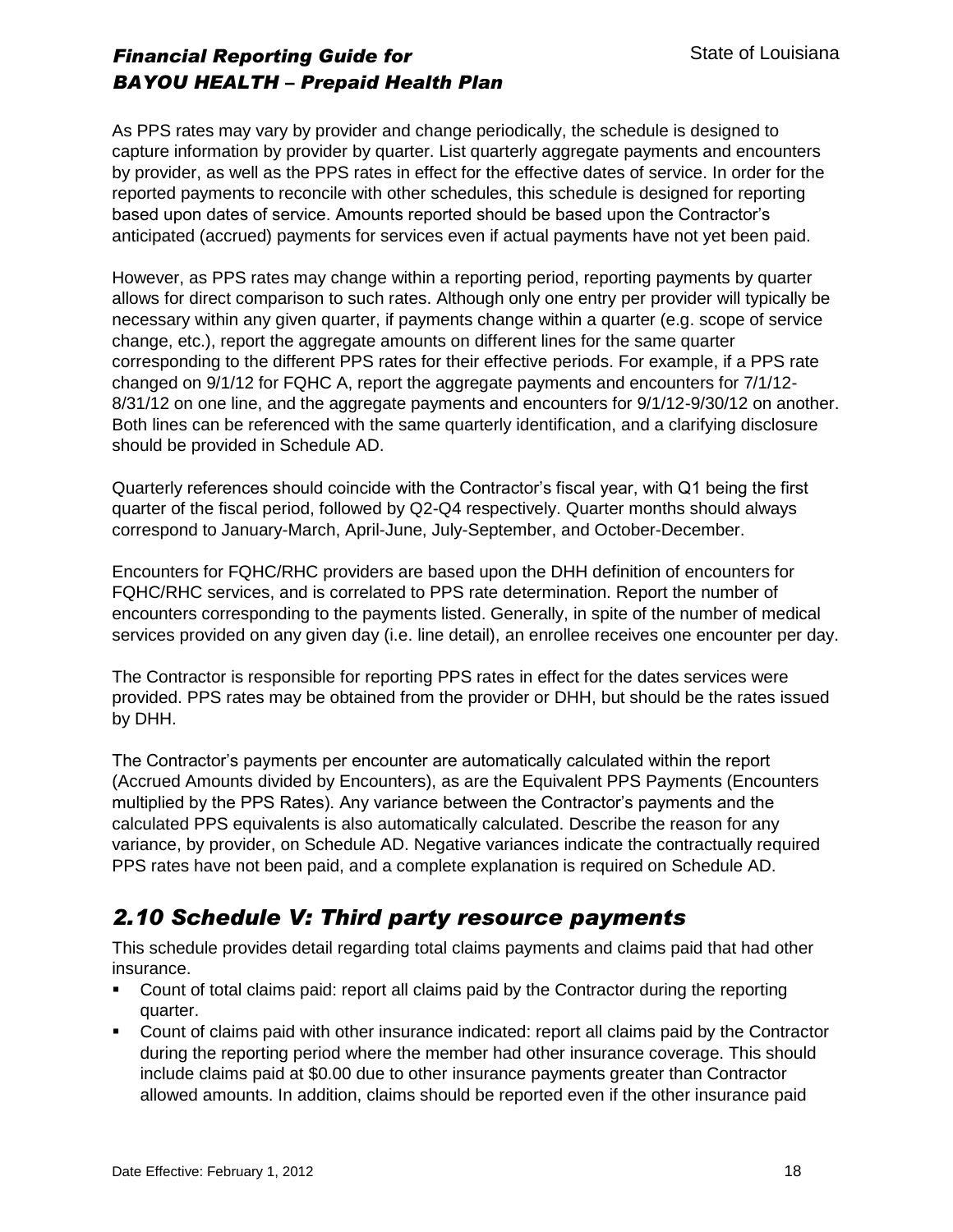\$0.00 for the claim due to services not covered by other insurance. Please see below for examples. The count of claims reported here is a subset of the "count of total claims paid".

- Contractor allowed amount: report the Contractor allowed amount associated with the claims reported in "count of claims paid with other insurance indicated".
- Contractor paid amount: report the total Contractor paid amount associated with the claims reported in "count of claims paid with other insurance indicated".
- Other insurance paid amount: report the total amount paid by other insurers associated with the claims reported in "count of claims paid with other insurance indicated".

Two examples are discussed below and illustrate how to report the information:

- The Contractor receives and pays a claim and the member has Medicare coverage. The Contractor allowed amount for the service is \$65 and Medicare paid \$80. The Contractor paid amount for this should be \$0 since Medicare paid more than the Contractor allowed amount. For this report, the Contractor would report \$65 as Contractor allowed amount, \$0 as Contractor paid amount and \$80as other insurance paid amount. Note, the other insurance paid amount should not be greater than the Contractor allowed amount.
- The Contractor receives and pays a claim and the member has other coverage. The Contractor allowed amount for this service is \$50. However, the other insurance does not cover the Medicaid allowed service so other insurance pays \$0. For this report, the Contractor would report \$50 as Contractor allowed amount, \$50 as Contractor paid amount and \$0 as other insurance paid amount.

Report the count of members with active TPL resources at the end of the quarter on lines 12 and 13. Report an unduplicated count of members with active TPL resources at the end of the quarter on line 14 (i.e., a member could be included in both lines 12 and 13 but should only be reported once in line 14).

### *2.11 Schedule W: Third party liability subrogation claims*

List all new, active and closed subrogation cases for the quarter. Include the count of related subrogation claims for each case by the attorney name and/or case ID number. Indicate with a "Y" if the case is new, active or closed. Report any amount recorded as a public record lien for each case.

### *2.12 Schedule X: Fraud and abuse activity*

List all new, active and closed fraud and abuse cases for the quarter. Include the count of related claims for each case by the provider name and/or case ID number. Indicate with a "Y" if the case is new, active or closed. Do not include member-specific names or identification numbers on the schedule.

#### *2.13 Schedule AD: Supplemental working area*

This schedule should be used by Contractors for working purposes or as a supplemental reference area for quarterly financial statement footnote disclosures.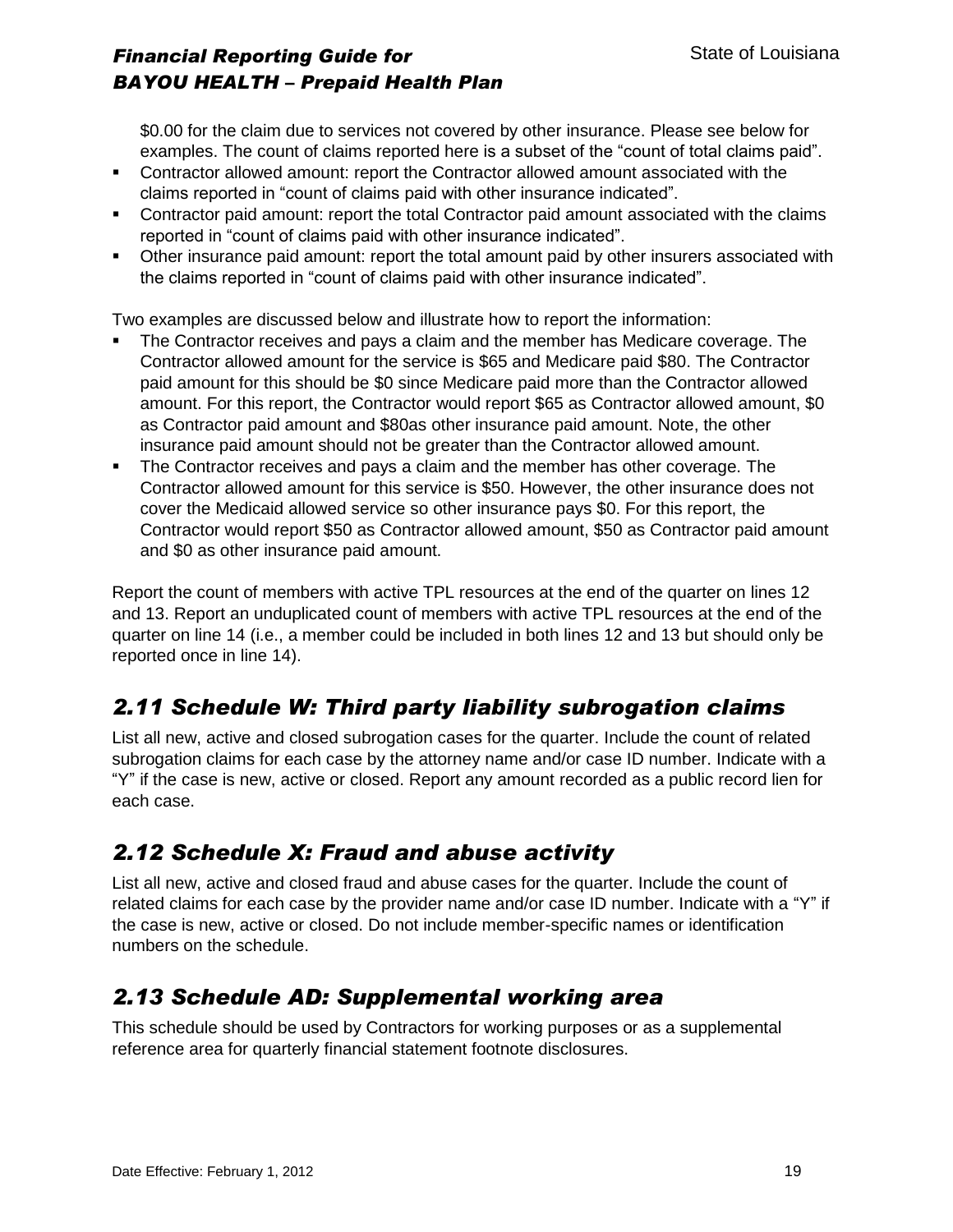

## *Annual audit reporting requirements*

#### *3.01 Schedule Y: Parent company audited financial statements*

Insert the final audited parent company financial statements within this tab within 120 days after year end. Preferably, this can be accomplished by embedding the final balance sheet in PDF format.

### *3.02 Schedule Z: Contractor agreed upon procedures*

Insert the draft agreed upon procedures report, including final management letter and report of internal controls, within this tab within 90 days after year end. Insert the final agreed upon procedures 120 days after year end. Preferably, this can be accomplished by embedding the final audited financial statements in PDF format.

#### *3.03 Schedule AA: Income statement reconciliation report*

Any changes from the fourth quarter YTD quarterly submission schedules based upon the agreed upon procedures should be reconciled within this report.

### *3.04 Schedule AB: Agreed upon procedures adjustment entries*

This schedule should list annual agreed upon procedures adjustment entries, if applicable, with an explanation of each entry.

#### *3.05 Schedule AC: Medical Loss Rebate (MLR) calculation*

This schedule provides the calculations necessary at year end to determine any rebates payable to DHH based on adjusted adjustments to revenue and expenses as defined in Appendix B of this Financial Reporting Guide. The schedule should only be completed after the agreed upon procedures have been finalized. Capitation revenue and medical expenses are inputted from Schedule AA – Income statement reconciliation report.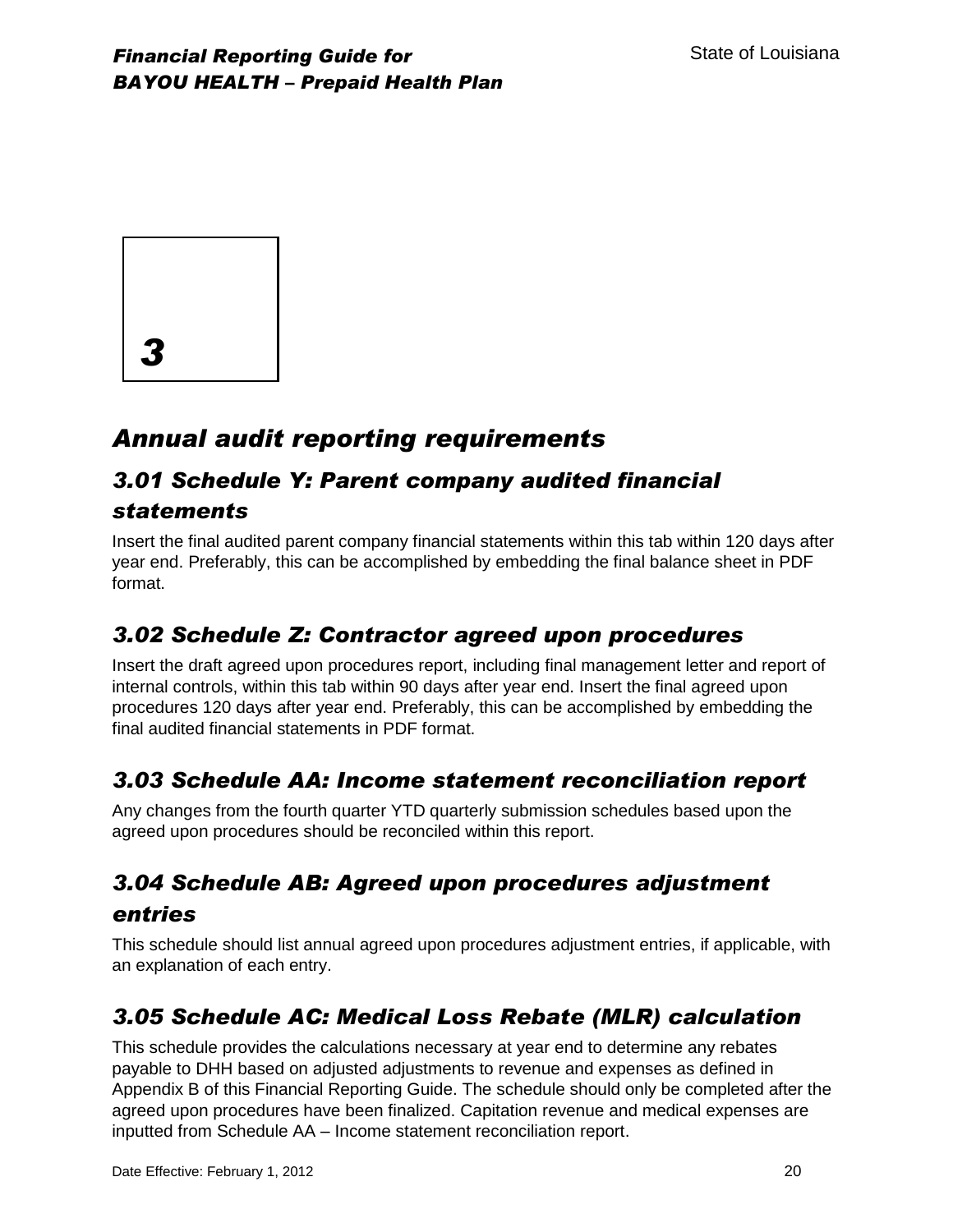#### *3.06 Schedule AD: Supplemental working area*

This schedule should be used by Contractors for working purposes or as a supplemental reference area for annual financial statement footnote disclosures.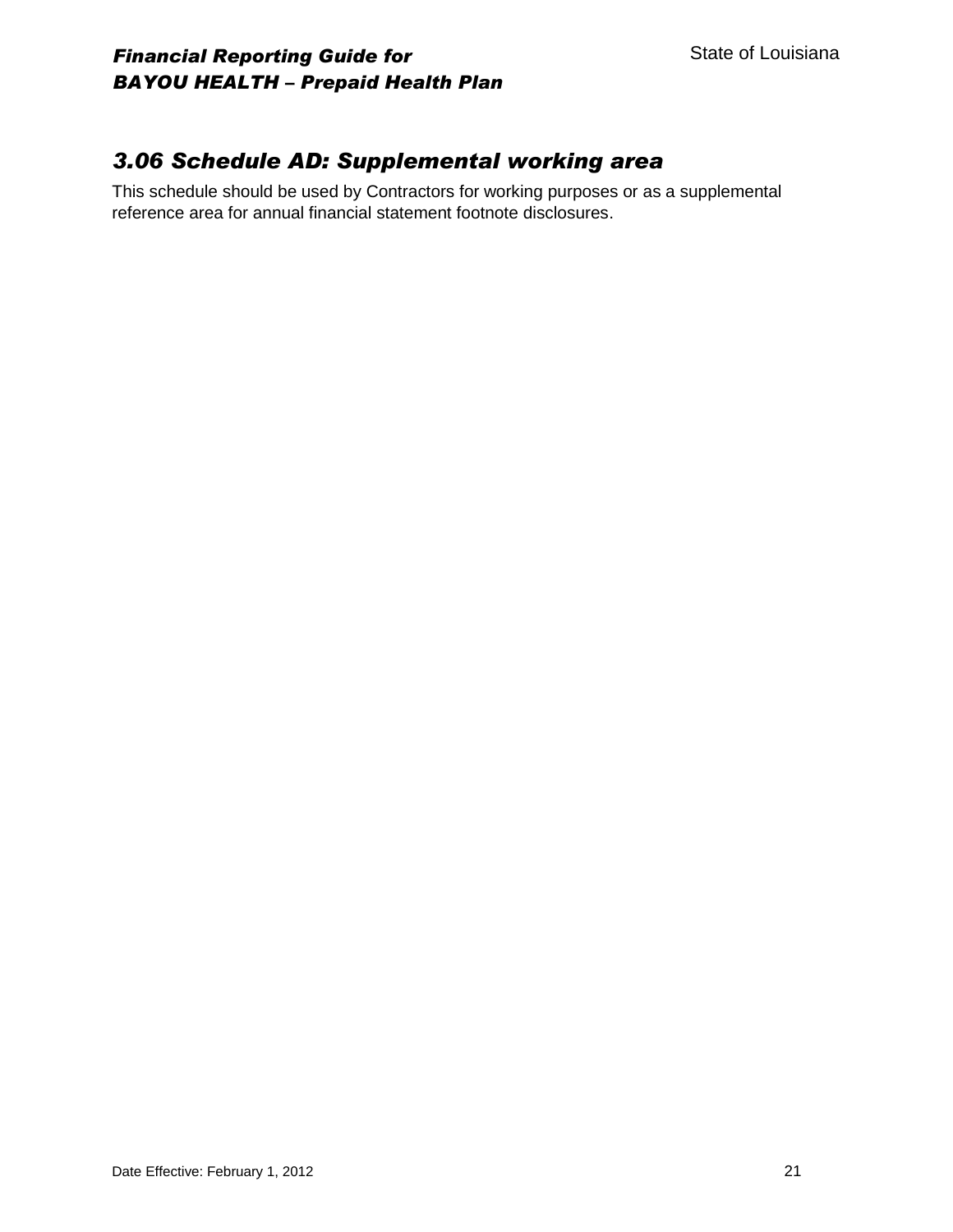Appendix A

# *Annual financial statement disclosures and supplemental information requests*

Appendix A is a separate word document of financial disclosure requirements and information requests that must be reported by the Contractor at year end. The schedule is in three sections and includes financial disclosures, related party transactions and supplemental information requests. The supplemental information requests may be inserted in either Appendix A, the supplemental working area on Schedule AK or a clearly labeled separate attachment.